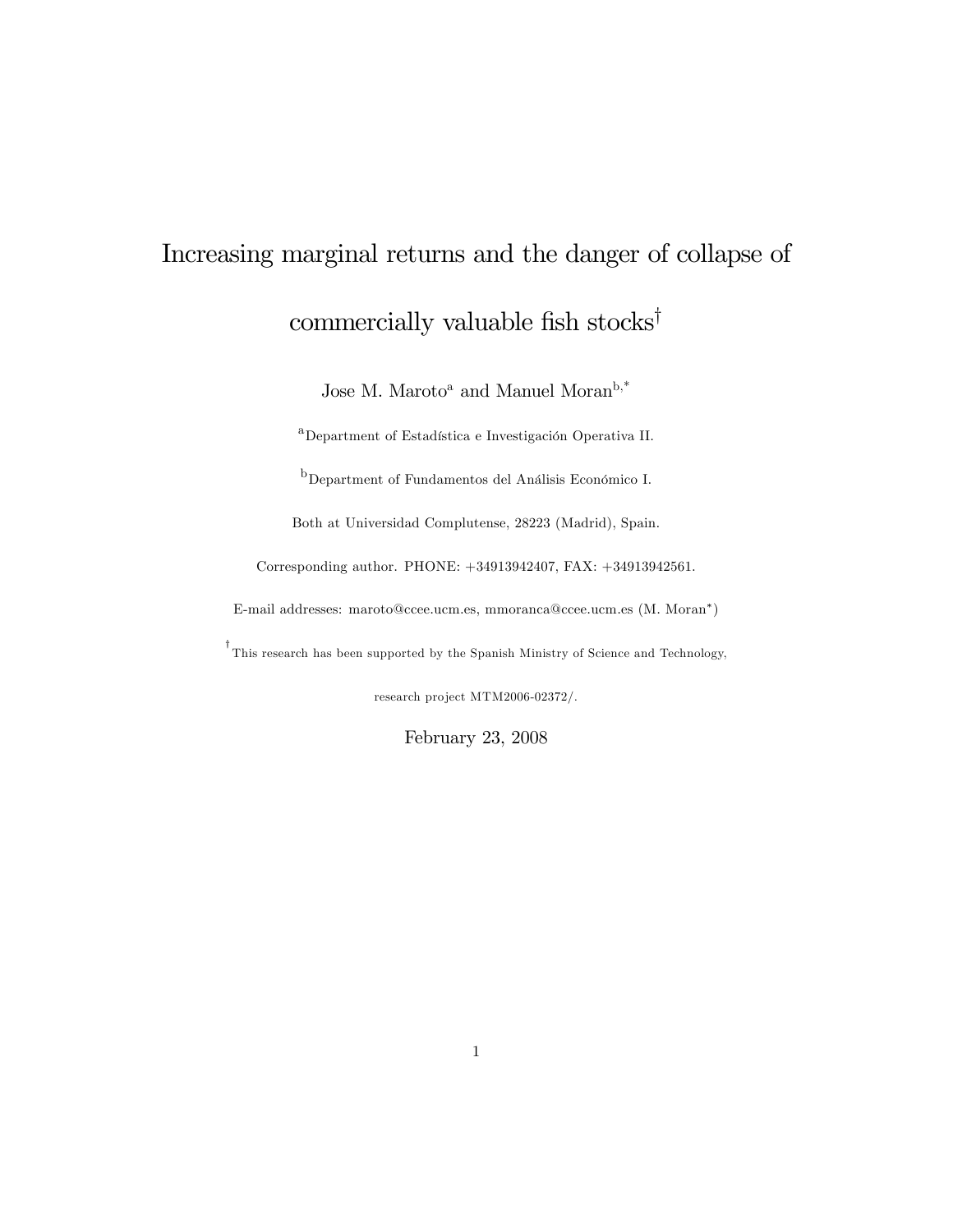# Increasing marginal returns and the danger of collapse of commercially valuable fish stocks

#### Abstract

On the basis of data from the North Sea herring fishery, we discuss the consequences of increasing marginal returns on the exploitation of renewable resources. We show that high, but still reasonable, discount rates can cause extinction to be optimal even in the ideal case of a sole owner and a resource with a high growth rate. In the case of lower discount rates, optimal cyclical policies can periodically drive the resource to levels approaching Safe Minimum Standards. We discuss the sustainability, intergenerational equity, social risk aversion, and theoretical issues raised by increasing marginal returns.

Keywords: Dynamic programming; Precautionary Approach; Bioeconomic modelling; Stock collapse; Lipschitz continuity; Increasing marginal returns.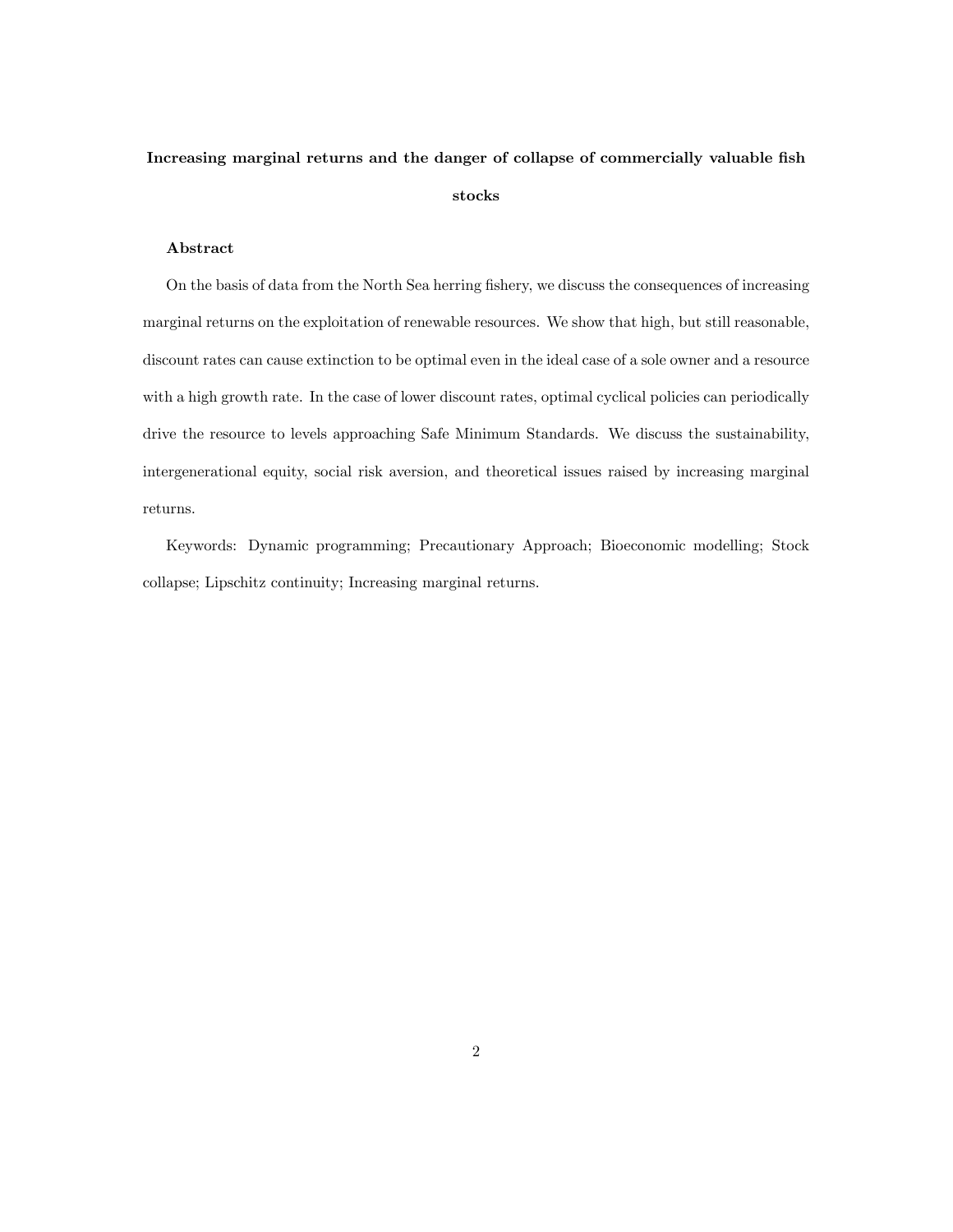## 1 Introduction

There is increasing empirical evidence of the severe worldwide depletion of commercially valuable fish stocks. According to the FAO (2004), 75% of all commercially valuable fish stocks are exploited. Moreover, Myers and Worm (2003) show that all commercially important fisheries in the world are heavily overexploited (see also Sterner and Svedäng, 2005).

Internationally, the significance of stock collapse is well understood and has led to widespread endorsement of the Precautionary Approach, which attempts to manage fish stocks within safe biological limits established by the International Council for the Exploration of the Sea (ICES). The term "collapse" is used to signify that the stock has reached a level where it suffers from severely reduced productivity (ICES, 2005a). Important marine Ösheries that have already reached this situation are, among others, Atlantic cod, Pacific sardine, haddock, Bering wolffish, Atlantic halibut (Hutchings, 2000). In these cases, recovery is likely to be slow and will depend on effective conservation measures. Hutchings (2000) stresses that many fisheries which have suffered dramatic population reductions have experienced little, if any, recovery. According to this author, worldwide overfishing has raised concerns that the risk of extraordinary collapse in abundance may significantly increase due to the complex interlinking of ecological systems and the extinction probability of both targeted and incidentally harvested marine fishes. This means that if a stock is in danger of collapse, biological extinction might occur with an unknown and, hence, potentially positive probability due to the effect of additional environmental shocks negatively affecting reproduction capacity.

Environmental damages and overfishing due to fishery overcapitalization combined with inaccurate fishing quotas are the most generally accepted causes of the precarious situation of fish stocks. From a theoretical point of view, this situation is a direct result of the high discount rates applied by Ösheries and political institutions. Hillis and Wheelan (1994) show that the large magnitudes of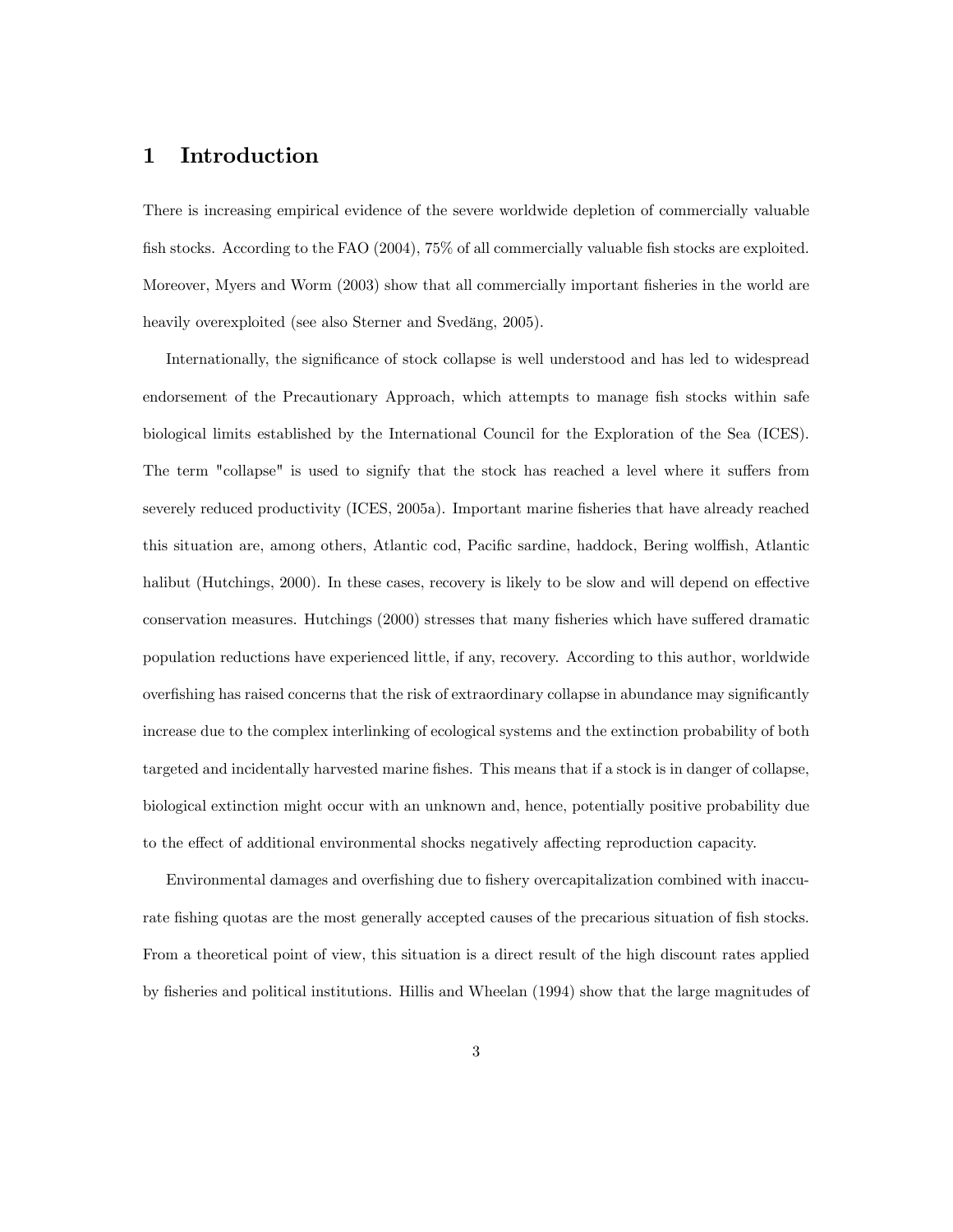fishermen's discount rates (rates range from  $25\%$  to  $40\%$ ) are mainly due to the great uncertainty perceived about future landings (see also Döring and Egelkraut, 2007). This implies little concern about future stocks, as predicted by the Gordon-Schaefer model in an open access regime (Gordon, 1954; Schaefer, 1957). Accordingly, one of the main lines of research in fisheries literature focuses on suitable alternatives to the property rights issue (Sterner and Svedäng, 2005; Döring and Egelkraut, 2007; Sterner, 2007).

The aim of this paper is to warn about the existence of increasing marginal returns as an additional explanation for the current high risk of collapse observed in fisheries worldwide. The existence of increasing marginal returns not only might invalidate standard solutions based on property rights regulation, but it also has implications in optimal policy dynamics, which in turn affects intergenerational equity, sustainability, and social risk aversion issues. Similar consequences could be relevant to the economic exploitation of other renewable resources where increasing marginal returns operate (Dasgupta and Mäler, 2003).

The most prominent feature of increasing marginal returns in resource management is that, if the resource is managed by a sole owner, the present value optimizing policy tends to be cyclical, and the optimal cycle is quickly attained without a relevant delay, in contrast with the monotone paths converging to a steady state that follow from the standard assumptions of concavity in the return and the growth functions. Thus, standard optimal policies based on the constant escapement rule can be suboptimal due to the effect of increasing marginal returns.

In this paper, we use a standard present value optimization model with data from the North Sea herring fishery. The objective is to show that optimal cyclical paths in these problems can indeed be a driving economic force in existing schooling fisheries. In particular, we shall show how the combined effects of increasing marginal returns and the weak dependence of marginal cost on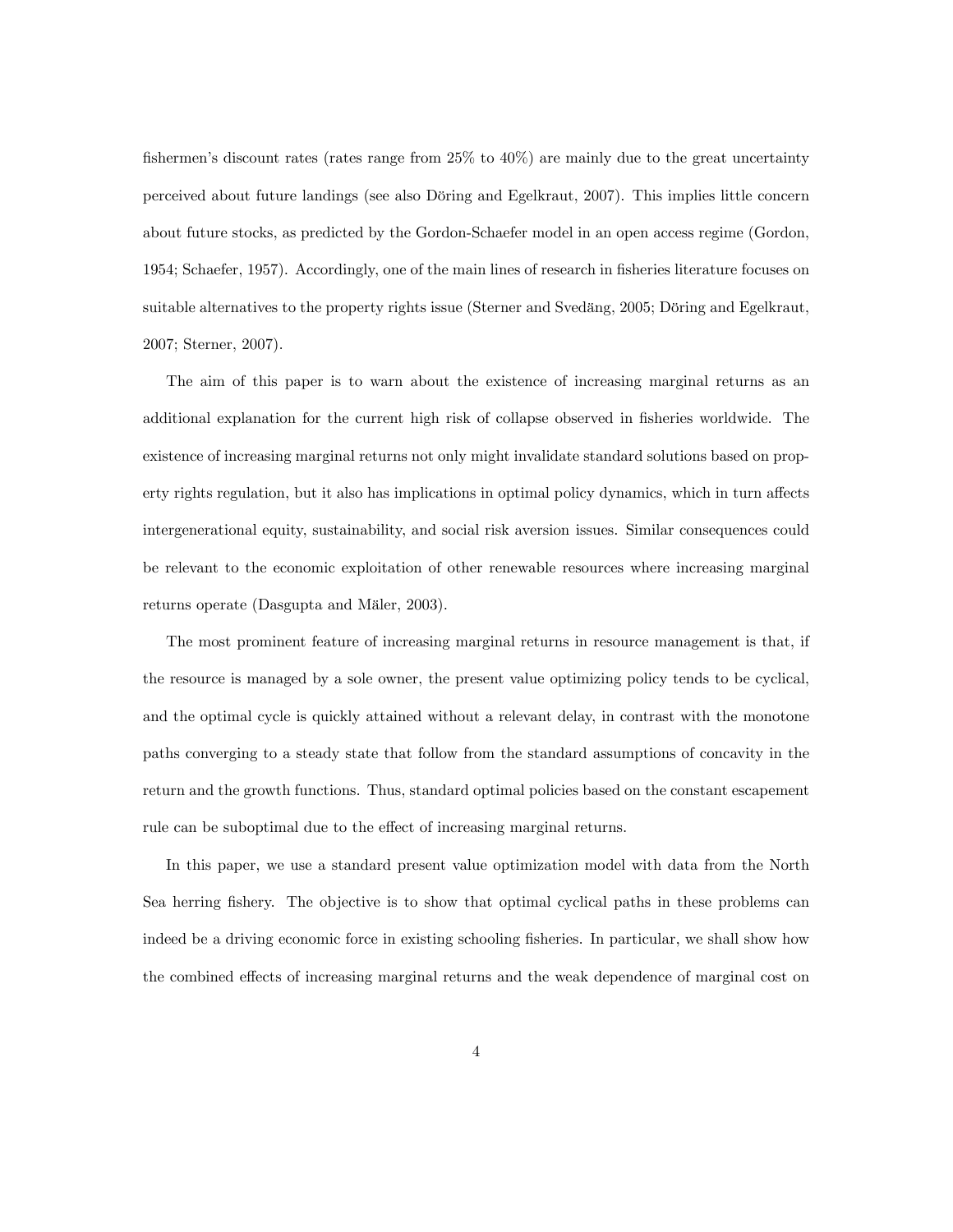stock lead to collapse in schooling fisheries of species with high reproduction rates, even if they are managed by a sole owner that maximizes present value with a high discount factor. We discuss the consequences and possible solutions of this.

# 2 Background

The danger of extinction of renewable resources depends critically on the particular form in which the marginal cost of harvesting  $c(x)$ , as a function of the stock level x, behaves for low stock levels. If  $c(x) = cx^{-1}$ , where c is constant, and the growth function of the resource is purely compensatory (i.e., strictly concave), extinction is ruled out even for open access Ösheries (Gordon, 1954). It is, however, well known that renewable resources are in danger of extinction when exploited in an open access regime (Clark, 1973a). It is also known that open access exploitation may cause both biological and economic inefficiency, since the benefits of an optimal intertemporal allocation of the resource are not considered in open access fisheries.

The above situation can be avoided by a sole owner that maximizes the total net revenues derived from the exploitation of the resource through a discount factor inversely related to the rate of return on alternative investments (discount rates). Clark (1973a, 1973b) showed that, even in this setting and in absence of depensation effects in the population growth dynamics, if the marginal costs are constant, a discount rate in excess of the maximum reproductive rate of the population is a sufficient condition for extinction. Decreasing but still bounded marginal costs will lead to extinction for higher discount rates.

Clark and Munro (1975) showed that, in a context of classical bioeconomic models with marginal  $\cos$ ts inversely dependent on stock, an optimal stationary equilibrium  $x^*$  exists, and the optimal policy is a "bang-bang" solution: adjust the stock level toward  $x^*$  as rapidly as possible. In their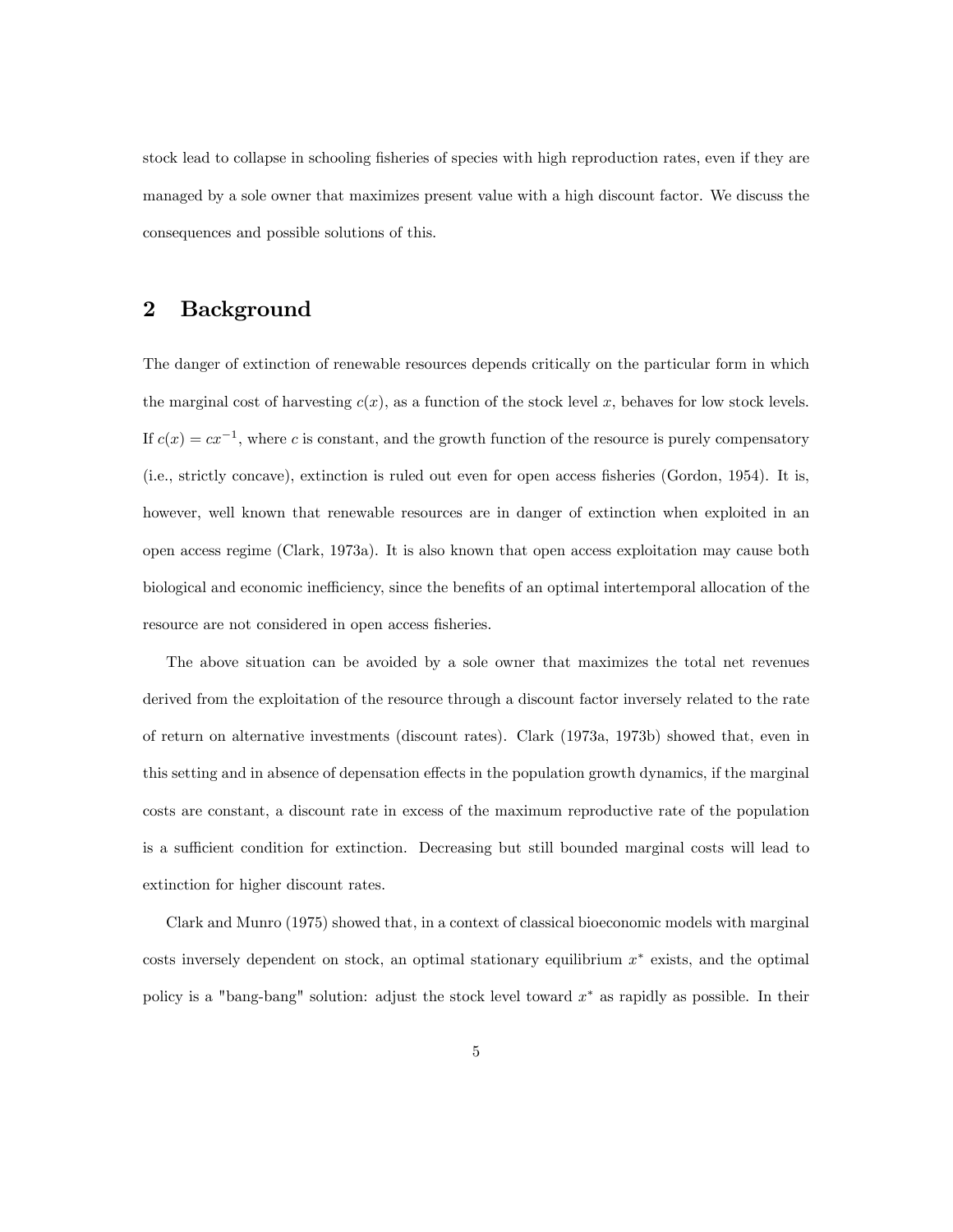model, they divide the marginal return of investment in natural resources into its component parts, on the basis of biological growth and the marginal stock effect (MSE), which measures the marginal return due to the variation of marginal harvesting costs. When MSE attains a significant level for a species, on the order of a discount rate  $\delta$ , this may translate into an economic force that will rule out the possibility of overfishing. In particular, if the MSE,  $R$ , evaluated at the maximum sustainable yield,  $x_{MSY}$ , satisfies  $\delta = R(< R)$ , then the optimal policy preserves the resource from collapse in perpetuity  $x^* = x_{MSY} (> x_{MSY})$ .

#### 2.1 Danger of collapse of schooling species

Schooling species gather in large banks (schools) which reduce the effectiveness of predators (Clark, 1990; Partridge, 1982). In Mackinson et al. (1997), this characteristic of schooling behavior is modelled through a density-dependent catchability coefficient q of the form  $q = ax^{-b}$ , where x is the biomass of stock, a is a proportionality constant and b is a parameter with  $0 < b \leq 1$  determining the degree to which catchability increases as  $x$  decreases. In the reference quoted above, an account is given of the values of the parameter b estimated for various schooling species: See Ulltang (1976) for Norwegian spring spawning herring  $(b = 1)$ , MacCall (1976) for California sardine  $(b = 0.611)$ , Schaaf (1980) for Atlantic menhaden, Shelton and Armstrong (1983) for South Africa sardine, and Csirke (1989) for the Peruvian anchovy ( $b = 0.97$ ). These estimates lead to effort-harvest functions  $h = aEx^{1-b}$ , with weakened dependence between stock and harvest per unit stock. MSE becomes less important and the survival of the species is endangered by high discount rates or low intrinsic growth rates.

In the cases of the Peruvian anchovy and the Norwegian spring spawning herring, b is close to unity, which gives an (almost) constant catch per unit effort. This is the pure schooling case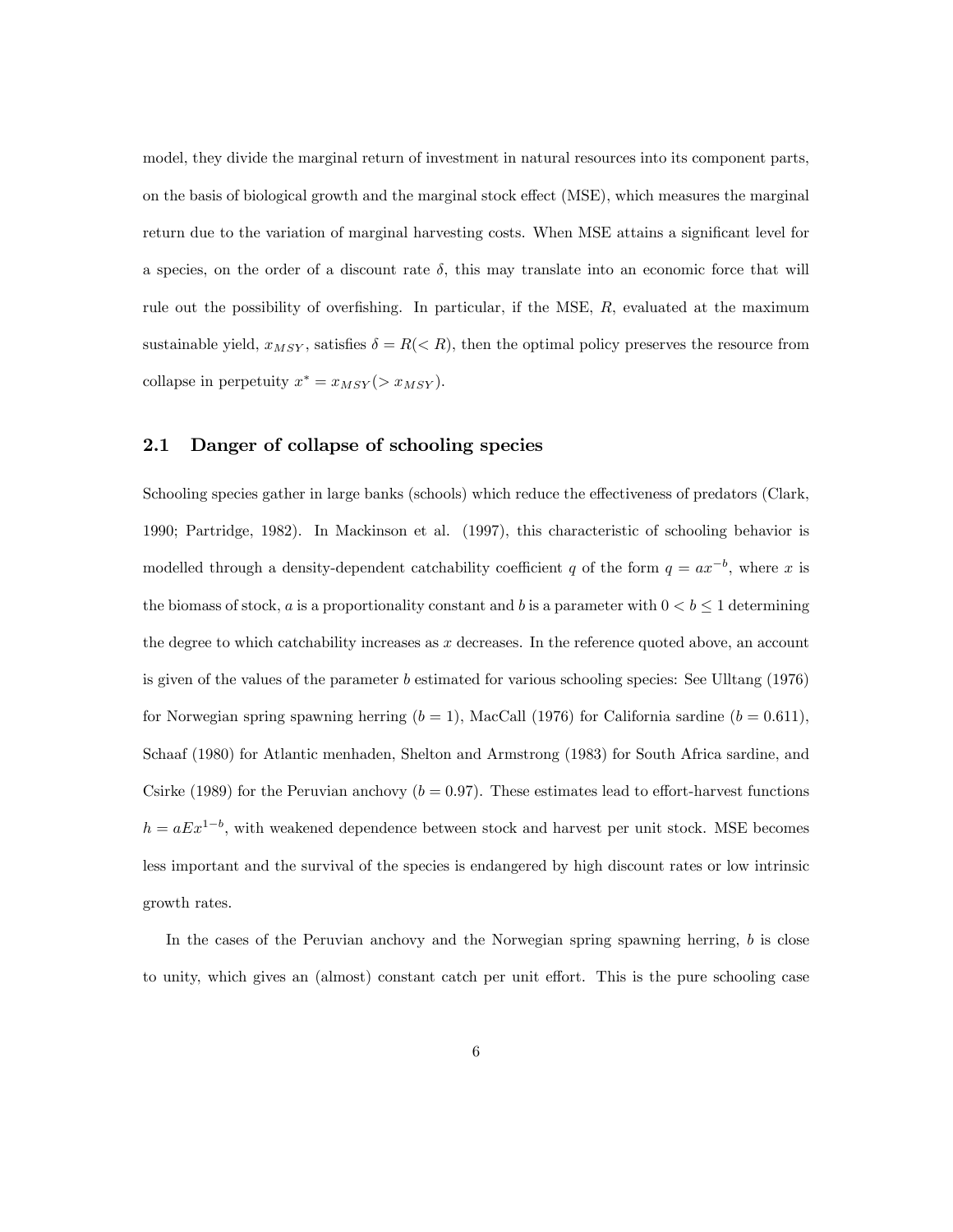analyzed by Bjørndal (1988), with harvest function  $h = aE$  (constant marginal returns), for the North Sea herring fishery. He showed that stock extinction is "optimal" at high enough discount rates (low discount factor values)  $r \ge 0.53$  but, for "reasonable" discount rates  $0 \le r \le 0.12$ , the resource is preserved at an optimal stationary equilibrium.

# 2.2 Increasing marginal returns: rationale, empirical evidence and difficulties

So far we have discussed the effects of various degrees of dependence of marginal costs from stock level. From this discussion the rule emerges that a weak dependence leads to danger of extinction for high discount rates or low reproduction rates even in the ideal case of a sole owner that maximizes present value. In this research we focus attention on schooling fisheries which combine weak dependence of marginal cost on stock with increasing marginal returns. We shall show that these combined effects may cause collapse in fisheries with both low discount and high reproduction rates. The plausibility of such a situation in fishery management was noticed by Bjørndal and Conrad (1987). They estimated the harvest function for North Sea herring in the pure schooling case as

$$
H_t = aE_t^{\alpha},\tag{1}
$$

where  $H_t$  is the harvest at period t; a is constant;  $E_t$  is the number of participating vessels at period t and  $\alpha = 1.4099$ . The harvesting costs are given by the concave function  $C(H_t) = cE_t = c(H_t/a)^{1/\alpha}$ , where  $c$  is the variable cost per vessel (Norwegian purse seine) per fishing season.

For a constant unit price of harvest  $p$ , the net revenue function from the fishery is in this case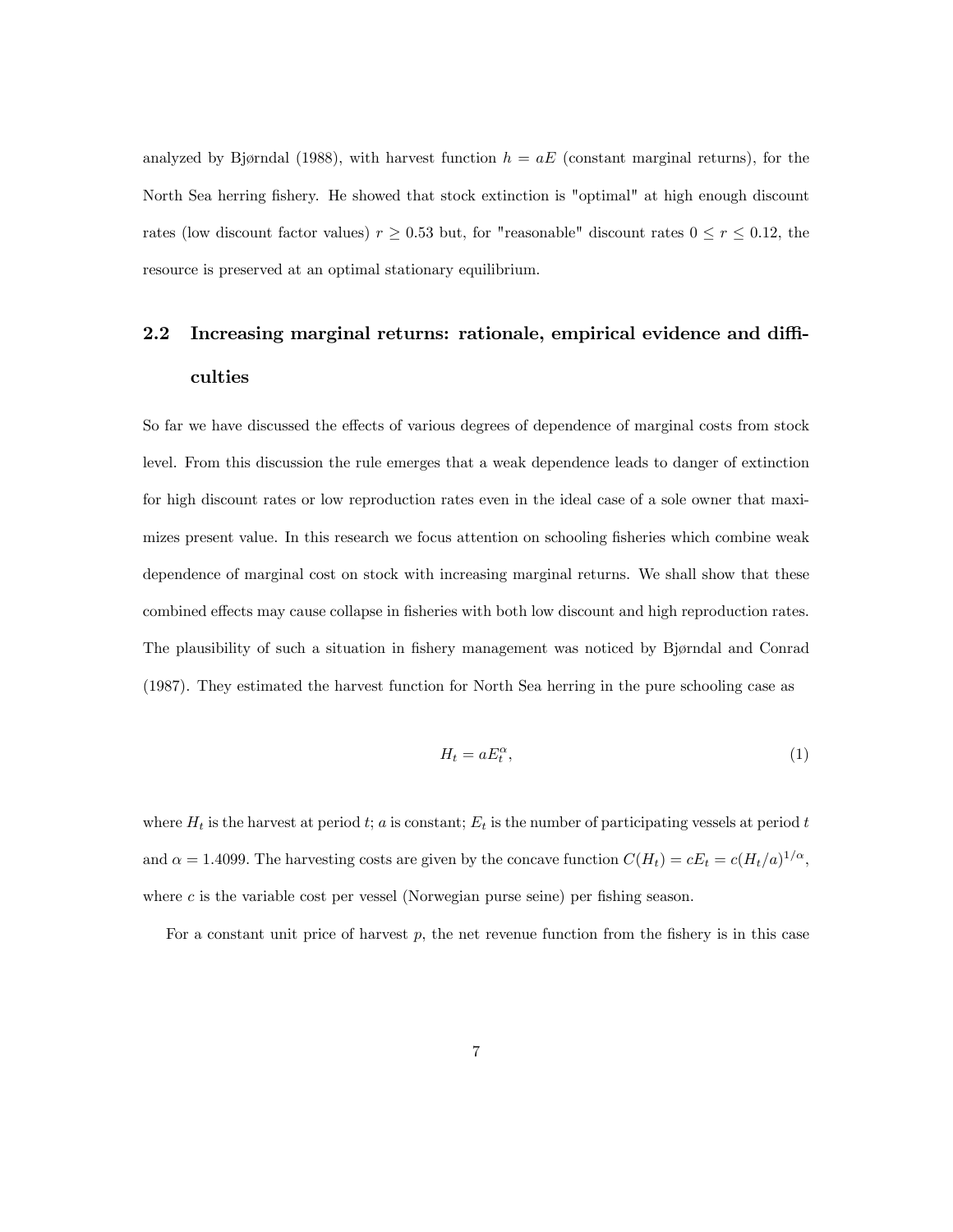the convex function

$$
R(H_t) = pH_t - cE_t = pH_t - c(H_t/a)^{1/\alpha}.
$$
\n(2)

Therefore, the presence of increasing marginal returns to effort level in  $(1)$  gives rise to a nonlinear model in harvesting, which in turn implies decreasing marginal harvesting costs (concave harvesting costs). According to Bjørndal and Conrad (1987), increasing marginal returns linked to the number of boats indicates a positive externality which may be due to boats sharing information about location of schools of herring. Thus, if the size of the fleet increases, the capacity per unit time of the boats required to harvest the most profitable banks of herring increases more than proportionally. This concurs with the observed collapse suffered by this highly prolific species, an occurrence that is more difficult to explain if marginal returns are constant. See also Sterner and Svedäng (2005) for additional arguments in this regard and for details on recent technological advances in information processing that make it easier to find fish schools.

Similar results to those for North Sea herring were found by Bjørndal et al. (1993), for the case of sealing, and Hannesson (1975), for the North Atlantic cod fishery, once among the biggest fisheries in the world and nowadays suffering a dramatic collapse. See Sterner and Svedäng (2005) and Sterner (2007), for further discussion on the collapse of the cod fishery, and Del Valle et al. (2001) for the case of the European anchovy fishery, another collapsed clupeid species.

Notice that the nonlinearity in our model is different from that introduced in Clark and Munro (1975). In their model, nonlinearity is introduced by permitting effort costs  $C(E)$  to be nonlinear in effort, which in turn implies that harvesting costs  $C(H)$  are nonlinear in harvesting. In particular, they assumed  $\partial^2 C(E)/\partial E^2 > 0$ , thus implying that  $\partial^2 C(H)/\partial H^2 > 0$  (increasing marginal harvesting costs). In this setting, they showed that the optimal approach to an optimal stationary equilibrium is a gradual, asymptotic one.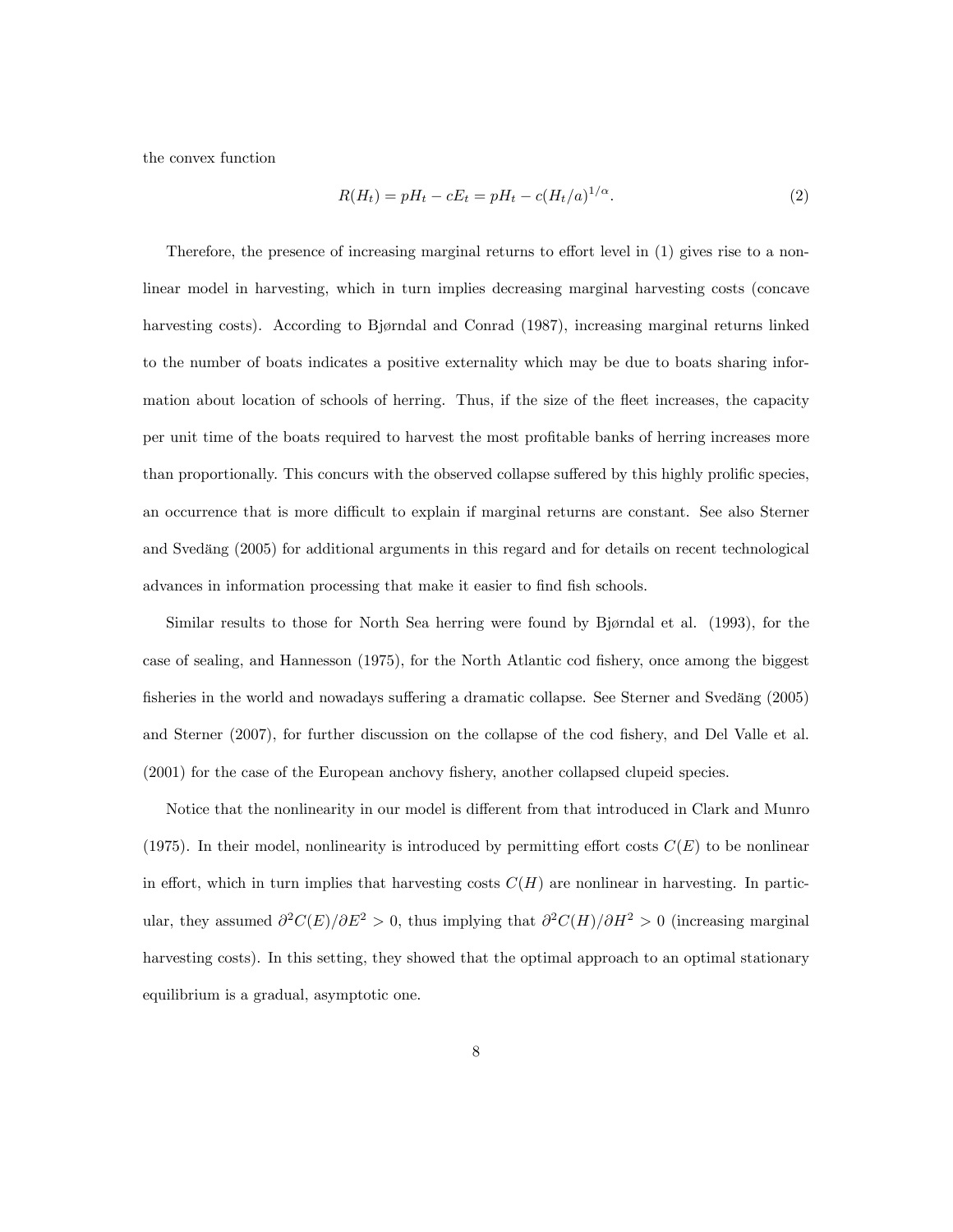The existence of cyclical optimal paths in present value optimization of resource management was rigorously proved by Dawid and Kopel (1997) from a theoretical point of view, in a model with convex revenue function and a piecewise linear growth function. They related positively the length of the cycle to the elasticity of the revenue function. Further research by these authors (Dawid and Kopel, 1999) proved that, if the elasticity of the revenue function is high enough and the growth function is smooth and concave, there cannot exist an optimal steady-state path. In that paper, they showed through a numerical experiment that a concave growth function and a concave cost function might give rise to cyclical optimal paths.

The standard assumption on the growth function in the numerical analysis of Dawid and Kopel (1999) left open the possibility that optimal cycles due to increasing marginal returns do exist in actual fisheries<sup>1</sup>. The numerical analysis based on the data of the North Sea herring fishery we describe in Section 3.2 below fully confirms the plausibility of existence of optimal cyclical paths in actual renewable resources management.

In the next section, we describe the North Sea herring fishery and detail the model used in the numerical analysis. We include a discussion of the model's strengths and weaknesses.

# 3 The optimal management of North Sea herring

North Sea herring is a representative case of a schooling species. In spite of its resilience and ecological value, this species has been driven to collapse by heavy economic exploitation. Indeed, the North Sea herring stock was in danger of extinction in 1977 when a moratorium on fishing had to be imposed due to the overexploitation suffered in the 1970s under an open access regime. In the mid-1990s the North Sea herring stock was in danger of collapse again (ICES, 2005b).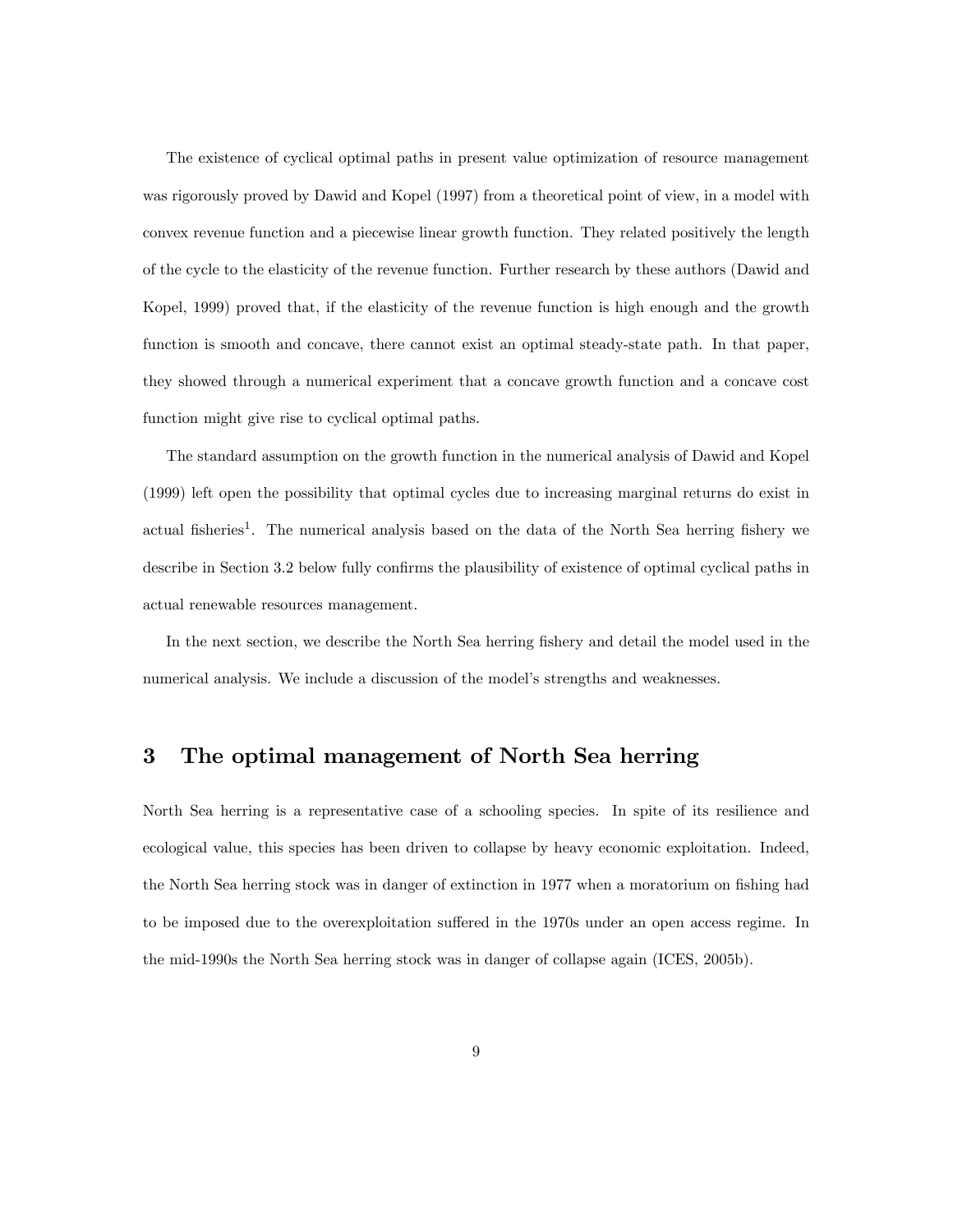The population dynamics for North Sea herring is given by

$$
x_{t+1} - x_t = F(x_t) - H_t,
$$
\n(3)

where  $x_t$  is the total biomass at the beginning of period t,  $F(x_t)$  is the natural growth of the biomass at period t, and  $H_t$  is the total catch at period t given by the equation (1). Natural growth is given by the logistic function  $F(x_t) = rx_t(1 - x_t/K)$ , where r is the intrinsic growth rate and K is the carrying capacity of the environment. This is the standard natural growth function for North Sea herring and it is a suitable approximation to a more complex delay-difference equation (Bjørndal) and Conrad, 1987).

It is assumed that the resource is managed by a sole owner whose objective is to maximize the present value of net revenues from the fishery

$$
\max_{\{x_{t+1}\}_{t=0}^{\infty}} \sum_{t=0}^{\infty} \beta^t R(f(x_t) - x_{t+1})
$$
\n
$$
0 \leq x_{t+1} \leq f(x_t), t = 0, 1, ...,
$$
\n
$$
x_0 > 0 \text{ given, } R(f(x_t) - x_{t+1}) \geq 0, t = 0, 1, ...,
$$
\n(4)

where R is as defined in (2) and  $\beta \in (0,1)$  is a discount factor. If

$$
f(x_t) = x_t + rx_t(1 - x_t/K)
$$
\n(5)

in (3) then  $f(x_t) - x_{t+1} = H_t$  in (4).

In order to solve Problem (4), we use the following parameters:  $p = 1,318$  NOK (Norwegian Kroner) per tonne (source: Norwegian Directorate of Fisheries, 2000);  $c = 1,091,700 \text{ NOK}$  (source: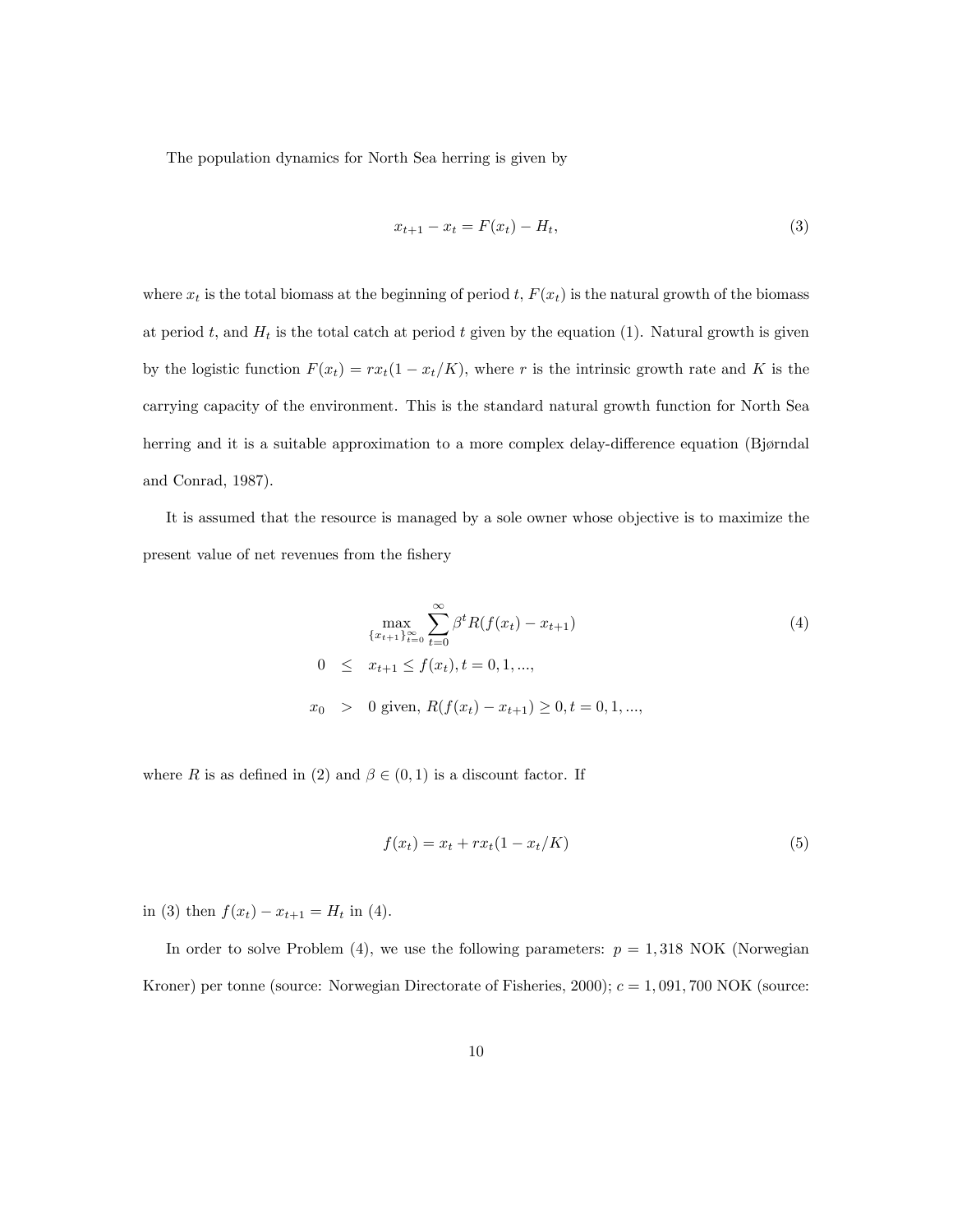Norwegian Directorate of Fisheries, 2000);  $r = 0.53$  (source: ICES, 2002);  $K = 5.27$  million tonnes (source: ICES, 2002);  $x_0 = 3.591$  million tonnes (source: ICES, 2002);  $a = 0.000093769$ ;  $\alpha = 1.4099$ ; where p is the price in the year 2000 and c is the cost of operating a Norwegian purse seine for one season in the same year. The intrinsic growth rate  $r$  and the carrying capacity of the environment K are based on biological data for the period  $1981 - 2001$ . The initial value of the stock  $x_0$  is from the year 2001. Bjørndal and Conrad (1987) estimated the constant a and the output elasticity of effort  $\alpha$  (see Nøstbakken and Bjørndal, 2003 for details on parameter estimation).

Unfortunately, a closed analytic solution of (4) is unattainable, since the required concavity assumptions on which the standard theory rests are not borne out in this situation. This could explain the slow development of research on dynamic programming with discount problems with increasing marginal returns. The standard theory is not able to assess any rate of convergence for the numerical algorithms. Subsequent increases in the discretization grid used in numerical computations can cause significant changes in the outputs. In these conditions, the existence of cyclical optimal policies cannot be rigorously proved by numerical experiments.

We use here the approach described in Maroto and Moran (2005, 2007), where an alternative framework, based on Lipschitz continuity assumptions is proposed. Next, we give a brief description of the numerical algorithm used in the results in Section 3.2.

#### 3.1 Brief description of the numerical algorithm

The solution of (4) with net revenue function (2) and growth function (5) is equivalent (see Stokey, Lucas and Prescott, 1989) to solving the following Bellman equation

$$
V(x) = \max_{0 \le y \le f(x)} \{ R(f(x) - y) + \beta V(y) \}.
$$
 (6)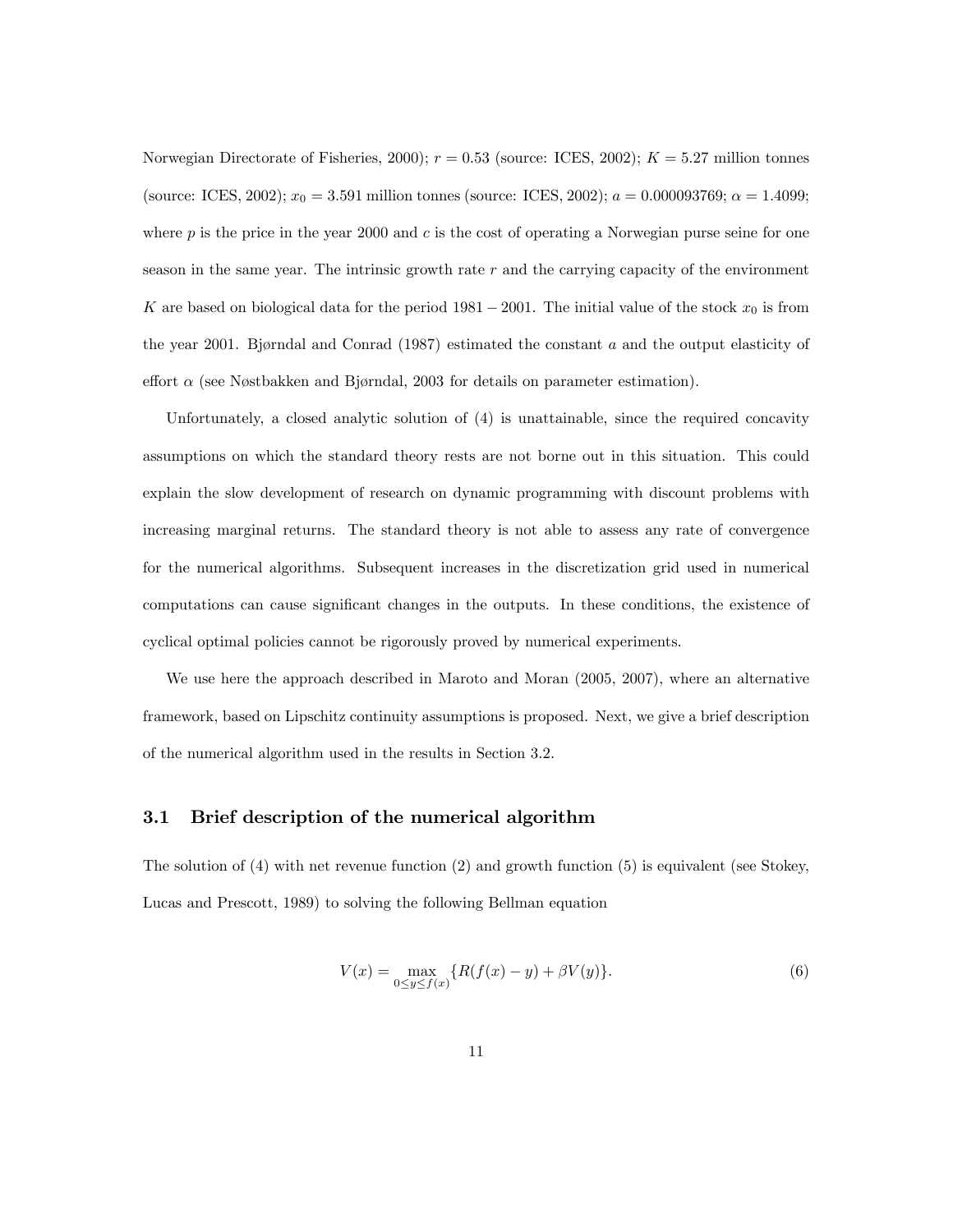Notice that Problem (6) can be expressed in terms of finding the fixed point of Bellman operator T defined, for  $V \in C(X)$ , by

 $TV(x) = \max_{0 \le y \le f(x)} \{R(x, y) + \beta V(y)\},\$  where  $C(X)$  denotes the space of bounded continuous functions with the supremum norm. Computing this fixed point involves two steps: a) A discretization  $T_{\delta}$  of T as an operator that acts on real functions defined on a discretization grid of the phase space  $[0, K]$  of diameter  $\delta$ ; b) The fixed point  $V_{\delta}$  of  $T_{\delta}$  is then obtained through the iteration of  $T_{\delta}$ . The convergence of  $V_{\delta}$  to the true value function V of the true Bellman operator T is proved in Maroto and Moran (2007) with a rate  $O(\delta)$  of convergence. The only requirement is that R and  $f$  in  $(6)$  are Lipschitz continuous functions, i.e, mappings under whose action the distance between any pair of points in its domain of definition only can increase by a bounded factor. The broad class of continuous, piecewise differentiable functions with bounded derivative satisfies this condition without any additional requirement on their concavity, so the numerical convergence of the algorithm described above is guaranteed for standard dynamic programming problems under smoothness assumptions alone.

#### 3.2 Numerical results

All data in the example below were generated using a Compaq AlphaServer GS160 6/731 AL-PHAWILDFIRE Computer, coded in standard FORTRAN 77. The stock levels in all numerical proofs have been normalized, taking the carrying capacity  $K$  as unity.

Results in Table I, columns II, III and IV and Figure 1 correspond to the solution of Problem (4) for different discount factor values. This is the case of sole ownership that does not take into account the Precautionary Approach (PA) endorsed by the ICES (ICES, 2005a) because lower bounds established to preserve the stock are not imposed by the sole owner.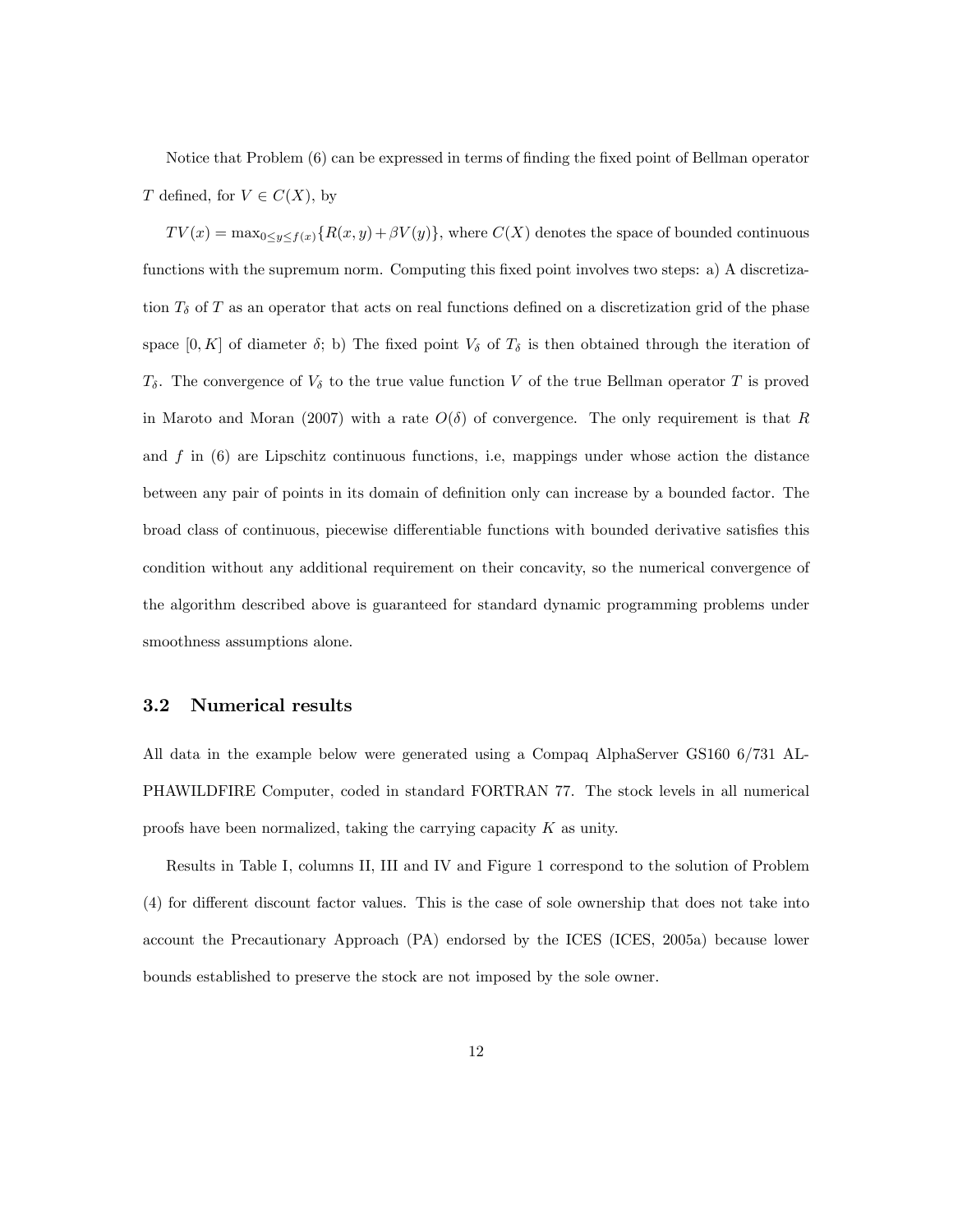In this case, there is a strongly attractive optimal cycle to which the optimal policy converges instantaneously, due to the horizontal branch of the optimal policy graph (Figure 1).

Figure 1 represents the optimal policy correspondence and the optimal policy dynamics (without PA) for a discount factor  $\beta = 0.94$ . We can see in this figure that the optimal policy correspondence coincides with the growth function of the resource f at low stock (normalized) levels  $x \in [0, \bar{x}]$ , with  $\bar{x} \simeq 0.569$ . We can also observe in this figure the strongly attractive period-five cycle traced for  $t = 2001$  from the initial stock level  $x_0 = 3.591/5.27 = 0.68$ .

Columns II, III and IV in Table I summarize relevant information on the optimal policy of a sole owner without PA. Biological extinction of the resource occurs for discount factor factors  $\beta \leq 0.71$  (discount rates  $r \geq 41\%$ ). The lowest stock of the cycle  $x_{\min}$  is less than the minimum spawning stock biomass benchmark  $B_{\text{lim}} = 0.15$  (800000 tonnes), proposed by ICES (ICES, 2005a), for discount factor  $\beta \in [0.72, 0.85]$  (discount rates range from 18% to 39%). The stock is outside safe biological limits<sup>2</sup> for high discount factor values  $\beta \in [0.86, 0.94]$  with  $B_{\text{lim}} < x_{\text{min}} < B_{pa}$ , where  $B_{pa}$  is the precautionary approach reference point proposed by ICES (ICES, 2005a). For instance, we can see in Fig. 1 that  $x_{\text{min}} = 0.2$  (1 million tonnes) is less than  $B_{pa} \approx 0.25$  (1.3 million tonnes) for a discount factor  $\beta = 0.94$ .

Notice that the North Sea herring fishery was closed for four years staring at the end of 1977 to allow a stock recovery. We obtained a five cycle period as a result for discount factor levels  $\beta \in [0.85, 0.94]$  (see Table I). This can be thought of as an empirical validation on the adequacy of the growth law used in our numerical simulations: Optimal policies obtained from these parameter values provide almost the same results as the implementation of a moratorium.

Thus, our numerical experiments show that a renewable resource with a high rate of growth (rate of return on the resource at zero stock size  $r = 0.53$ ), managed by a sole owner that does not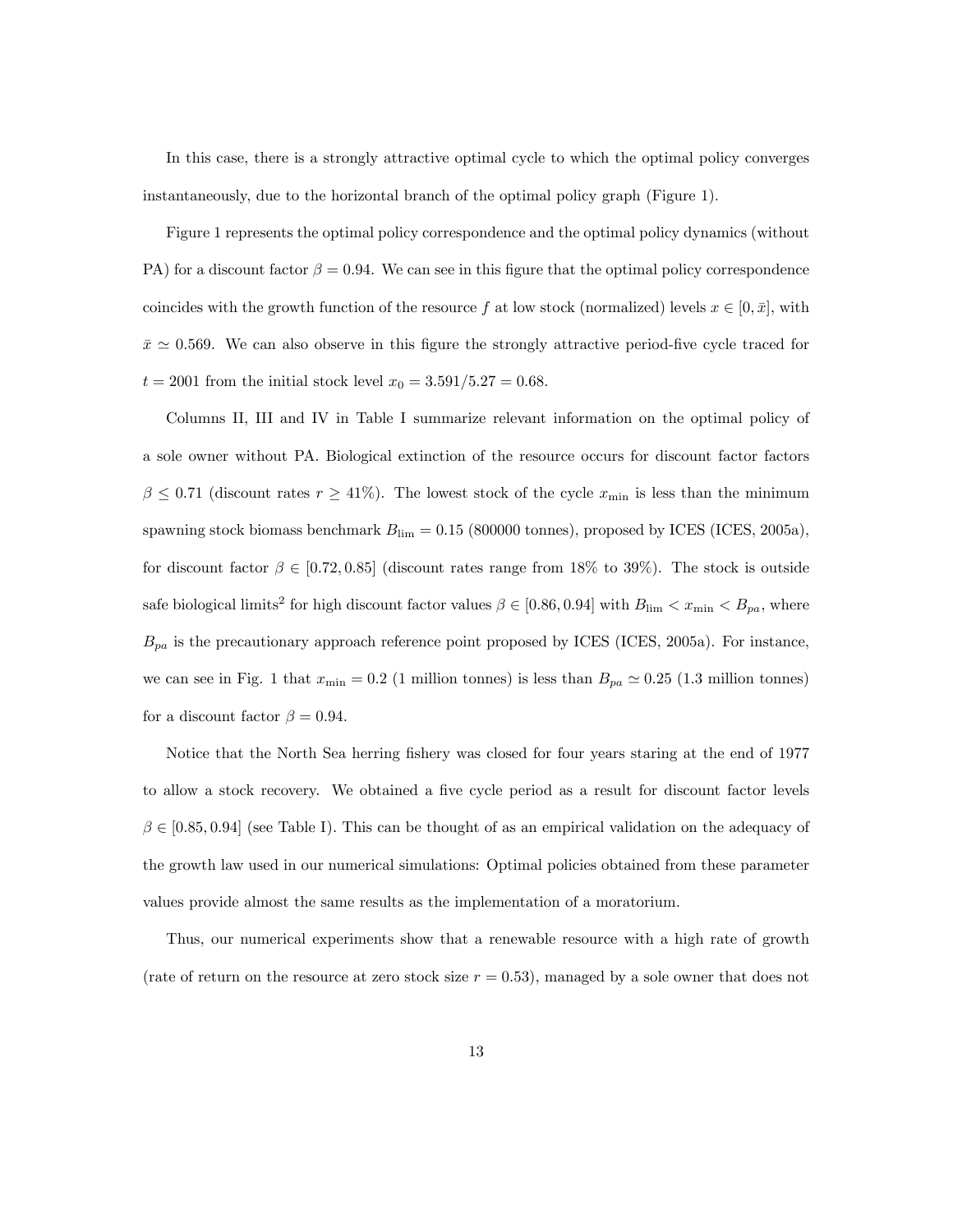take into account the PA, might be in danger of collapse even for high values of the discount factor  $\beta \in [0.85, 0.94]$  because cyclical optimal policies drive the resource below  $B_{pa}$ . Only for discount factors higher than 0:94, fairly above those currently applied by economic agents, the stock remains inside safe biological levels.

Results in Table I, columns V, VI and VII, correspond to the solution of Problem (4) for different discount factor values, with the additional constraint, according to the PA,  $x_t \ge B_{pa}$ ,  $t = 0, 1, 2...$ 

PA is endorsed in order to avoid actual stocks to fall below  $B_{\text{lim}}$ . If at some period  $B_{\text{lim}} < x_t$  $B_{pa}$ , a moratorium is imposed until the prescribed minimum level  $B_{pa}$  is attained.

The value of the problem in this case is similar to that obtained in the case of sole ownership that does not take into account PA. The lowest stock of the cycles coincides with the biomass precautionary approach reference point,  $x_{\min} = B_{pa} \approx 0.25$ , for discount factors  $\beta \in [0.71, 0.95]$ . We can also observe in Table I that there is a moratorium (three periods of null harvest for discount factors  $\beta \in [0.85, 0.95]$ , and two periods of null harvest for  $\beta = 0.71$  followed by a big harvest. Thus, if the sole owner takes into account PA, then the resource remains inside safe biological limits.

Table II shows the solution of (4) with PA for a discount factor  $\beta = 0.9$  and different values of  $B_{pa}$ . Management based on the PA seeks to be risk averse because spawning biomass and fishing mortality can only be estimated with uncertainty. Safe biological limits estimated by ICES take into account this issue (ICES, 2005a). Because  $B_{pa}$  is a mechanism for managing the risk of the stock falling below  $B_{\text{lim}}$ , the distance between these reference points is not fixed but will vary with the assessed amount of risk that society is prepared to bear. Results in Table II show that if  $B_{pa}$ increases (80%) then the resource is preserved at a high level,  $x_{\min} = 0.447$  (2.35 million tonnes), with proportionally small losses of its present value (15%). This optimal policy is achieved through a more regular harvesting plan that reduces the moratoria periods, increasing the regularity of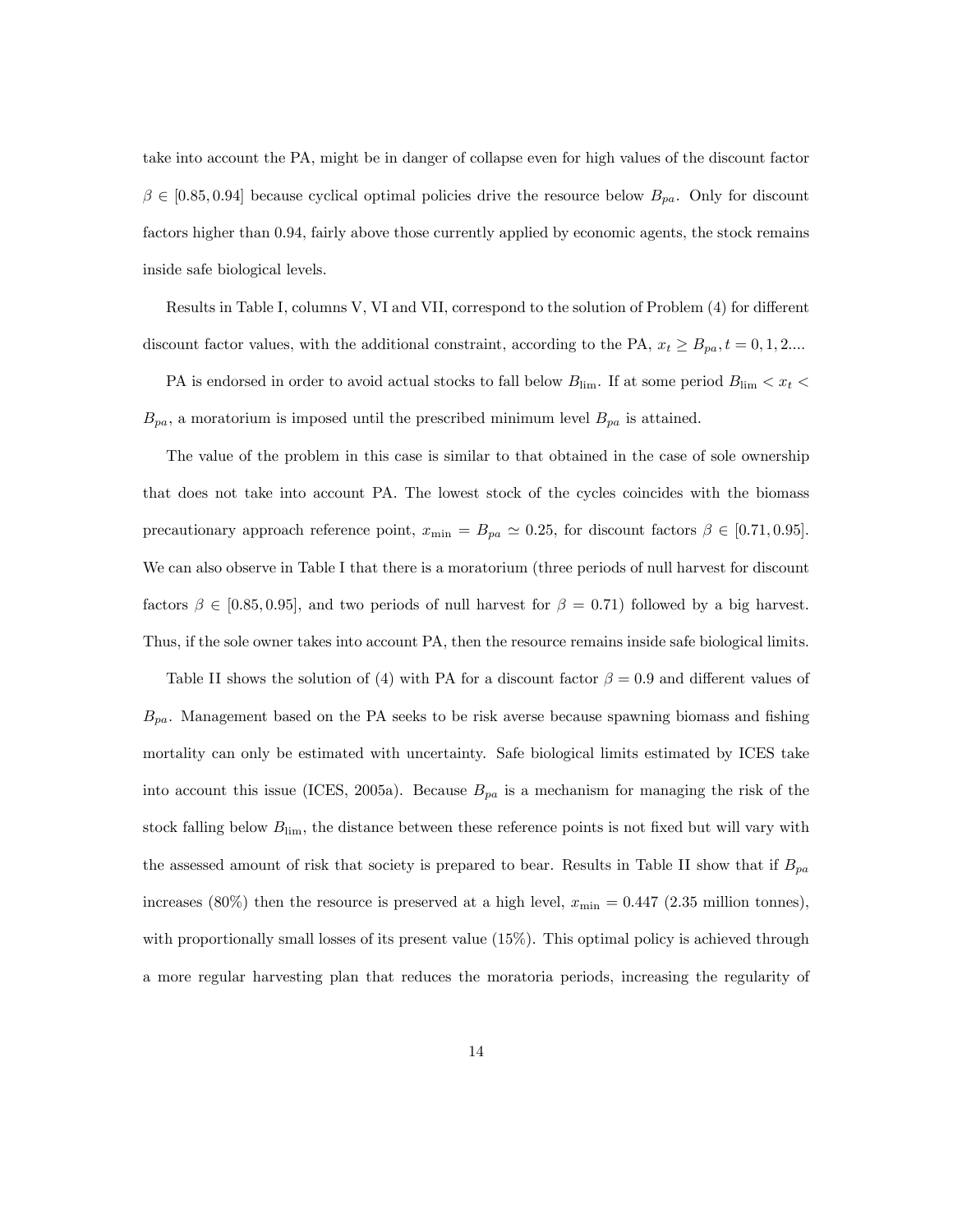harvesting by reducing the period of the optimal cycle (period-two cycle), reducing mooring costs. Thus, management based on higher risk aversion to stock collapse can preserve the resource without big losses to its present value, as shown by the small elasticity  $B_{pa}$ -present value (-0.168), for the current  $B_{pa}$ . Such elasticity exhibits small variability over a significant range of  $B_{pa}$  (if  $B_{pa}$  proposed by ICES increases (40%) then the elasticity ranges from  $-015$  to  $-0.26$ ).

## 4 Discussion of the results

The incorrect assumption of decreasing marginal returns may be misleading if used to establish confidence about the market alone, perhaps with the help of changes in the allocation of property rights, in order to guarantee sustainability and intergenerational equity. Danger of collapse exists even under ideal conditions such as healthy growth rates of resources, the highest degree of centralization (sole owner), and demonstrated concern for future social welfare (high discount factor). Weaker forms of centralized property rights through shared ownership, like common management, should give poorer results from the point of view of sustainability, since any weakening of the sole ownership creates incentives for surpassing the assigned catches.

Increasing marginal returns put intergenerational equity in a dichotomized situation. If, as is the case in our numerical analysis, the length of an optimal cycle is short with respect to the life span of the individuals and the cycle is adopted without a relevant delay, then intergenerational fairness is always guaranteed, independently from the concept of fairness that one wishes to consider. But if the present value optimization pushes the resource to extinction, the most extreme form of inequity between generations might occur.

With regard to sustainability, the existence of significant increasing marginal returns might create a permanent danger of collapse or depletion of renewable resources, periodically driving the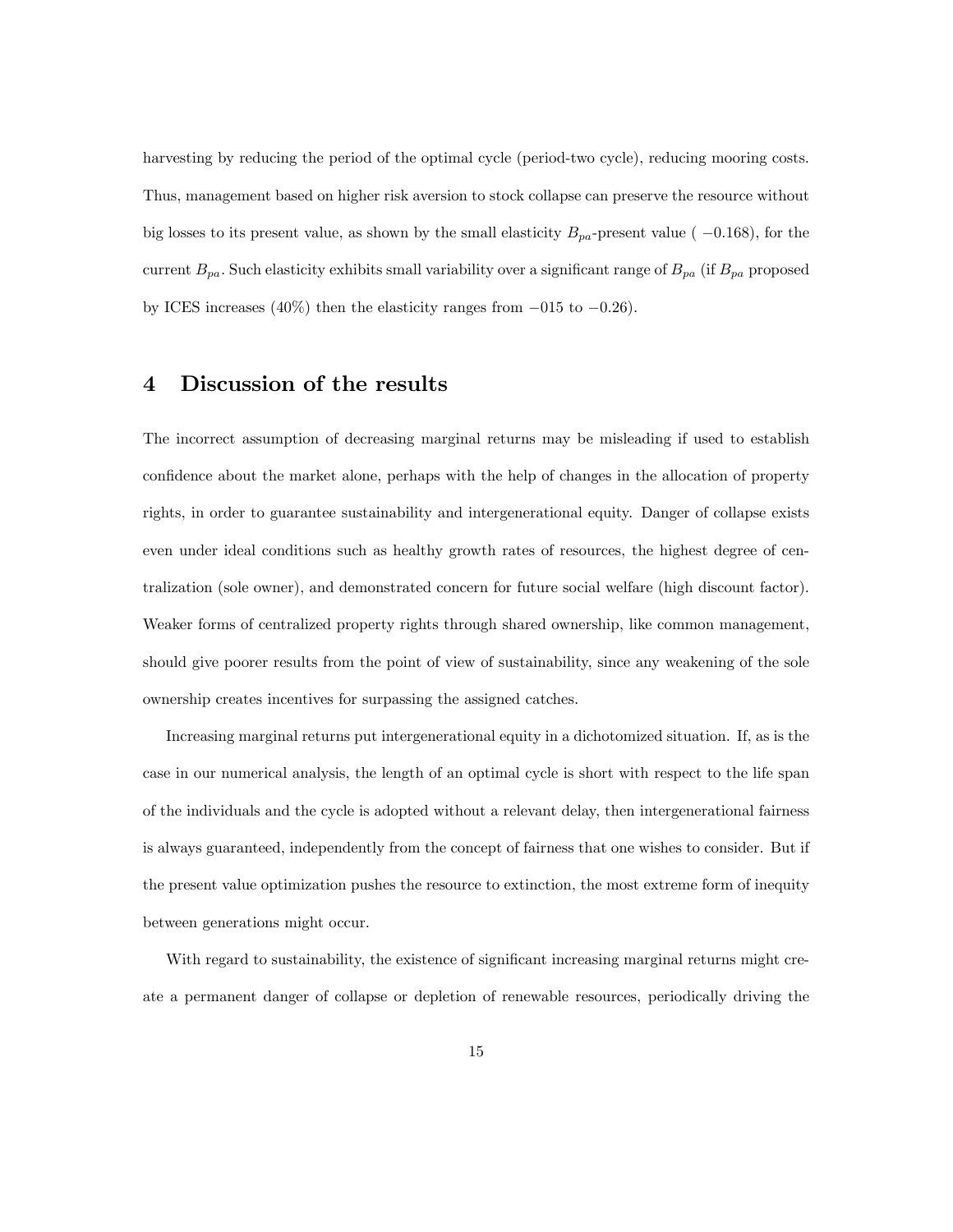stocks near or below the safe biological limits established by the PA, or by the Safe Minimum Standards in the case of other renewable resources. This could be, of course, a form of intergenerational inequity: if future generations could give their opinion, it is not probable that they would applaud the present danger to future stocks caused by current overexploitation. Only unrealistically high discount factors can prevent this danger.

Centralized property rights together with a strict observation of the PA can achieve sustainability and intergenerational equity without a significant loss of the present value of economic exploitations. In this setting, optimal policies tend, however, to drive cyclically the resources to the precautionary lower limit. Thus, adhering to Safe Minimum Standards implies a state of permanent tension. Collapsed stocks can be avoided if regulatory agencies are endowed with full enforcement power and they apply PA based on higher social risk aversion criteria. Cost-benefit analyses of increased current values of  $B_{pa}$  for species with prominent roles in the trophic chain are in order.

There is some empirical evidence that the most successful management strategies are based on a combination of suitable property rights and steady application of the PA. The United States has imposed an all-encompassing legal approach (the Magnusson-Stevens Act) on fisheries management and recovery plans have successfully raised fish stocks (Sterner and Svedäng, 2005). Our numerical analysis of the North Sea herring fishery seems to confirm that increasing marginal returns follow the same pattern.

The logical conclusion is that institutional help is needed in order to correct the externalities inherent to consumption of natural resources. Safe biological limits, as prescribed by the PA, must be imposed and carefully verified, taking into account the precarious situation of fisheries at the moment and uncertainty about how pollution and global climate change will affect the whole ecosystem.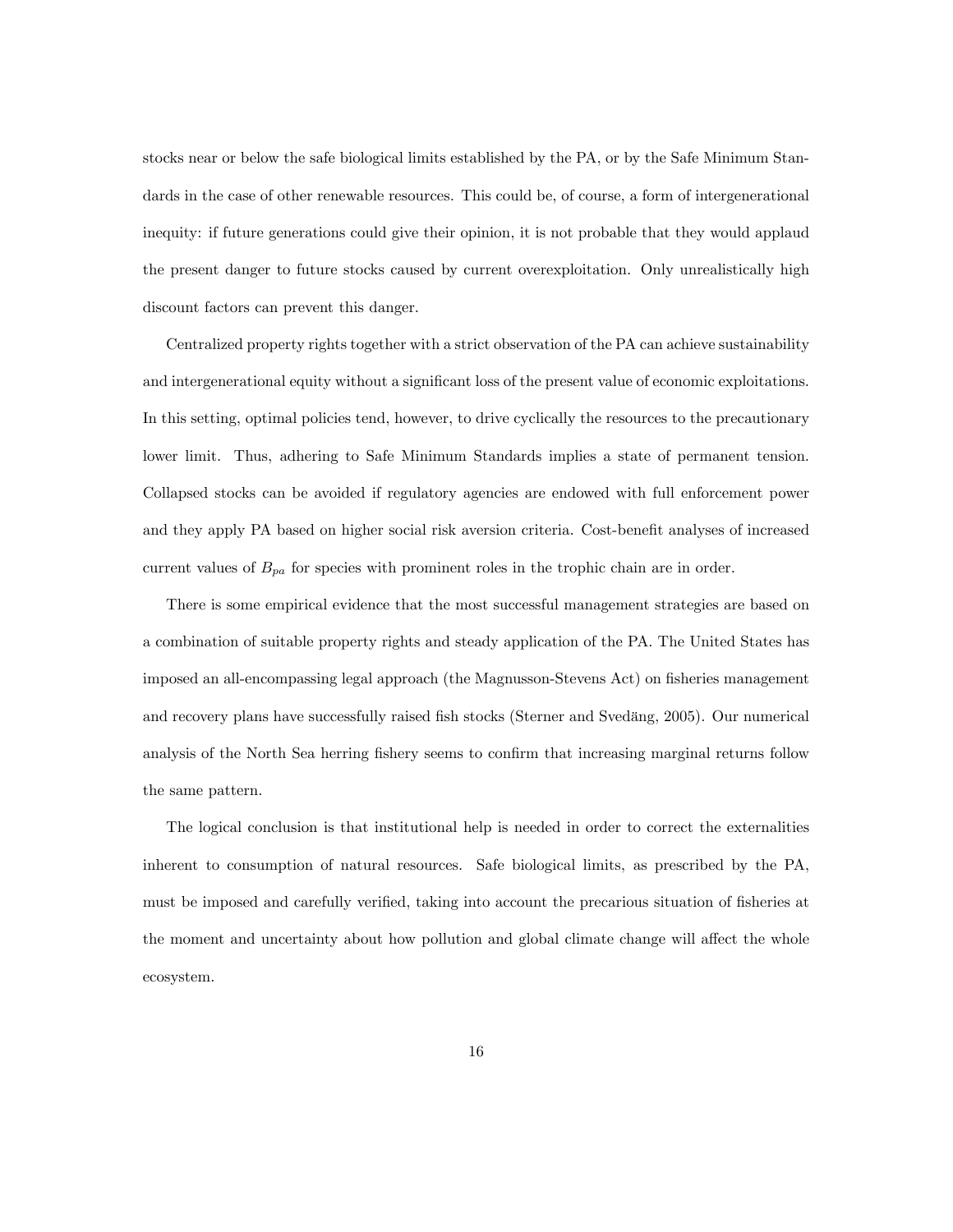# 5 Extensions and future research

Some issues are left open to future research.

i) Cyclic optimal policies of schooling species, like North Sea herring, which play a crucial role in the ecological system, can cause unpredictable ecological damage. Research efforts should be devoted to the evaluation of such damage weighed against the economic loss implied by higher precautionary reference points. The case of the North Sea herring suggests that the precautionary reference points established in this fishery might be too low, even if (or, perhaps, because of) they are being systematically surpassed. According to the ICES, the probability for the stock to be below  $B_{pa}$  in 2008 is about 0.74 and the probability for the stock to be below  $B_{\text{lim}}$  in 2008 is 0.2 (ICES, 2005b).

ii) The model for the North Sea herring fishery presented in Section 3.2 should be improved by considering a stock dependent harvest function and the mooring costs of an oversized fishing fleet. A stock dependent harvest function should reduce overfishing, while mooring costs and a backward bent offer curve would have the opposite effect, if endogenous prices were considered. Thus, it is difficult to determine the result of adding these factors to the model. In any case, the results of this paper do not depend critically of the non-stock dependence of the harvest function in equation (1). Further numerical experiments using  $H_t = 0.06157 E_t^{1.3556} x_t^{0.5621}$  (see Bjørndal and Conrad, 1987), give qualitatively equivalent results to those described above. This shows that the results of our research extend to schooling fisheries with a catchability coefficient  $q = ax^{-b}$ ,  $b < 1$  (non pure schooling case).

iii) Research is needed in order to give a theoretical basis to equation (1), or more in general, to decreasing marginal cost functions and obtain sharper analytic results on non concave problems of dynamic programming with discount. A mathematical analysis of the problem is not beyond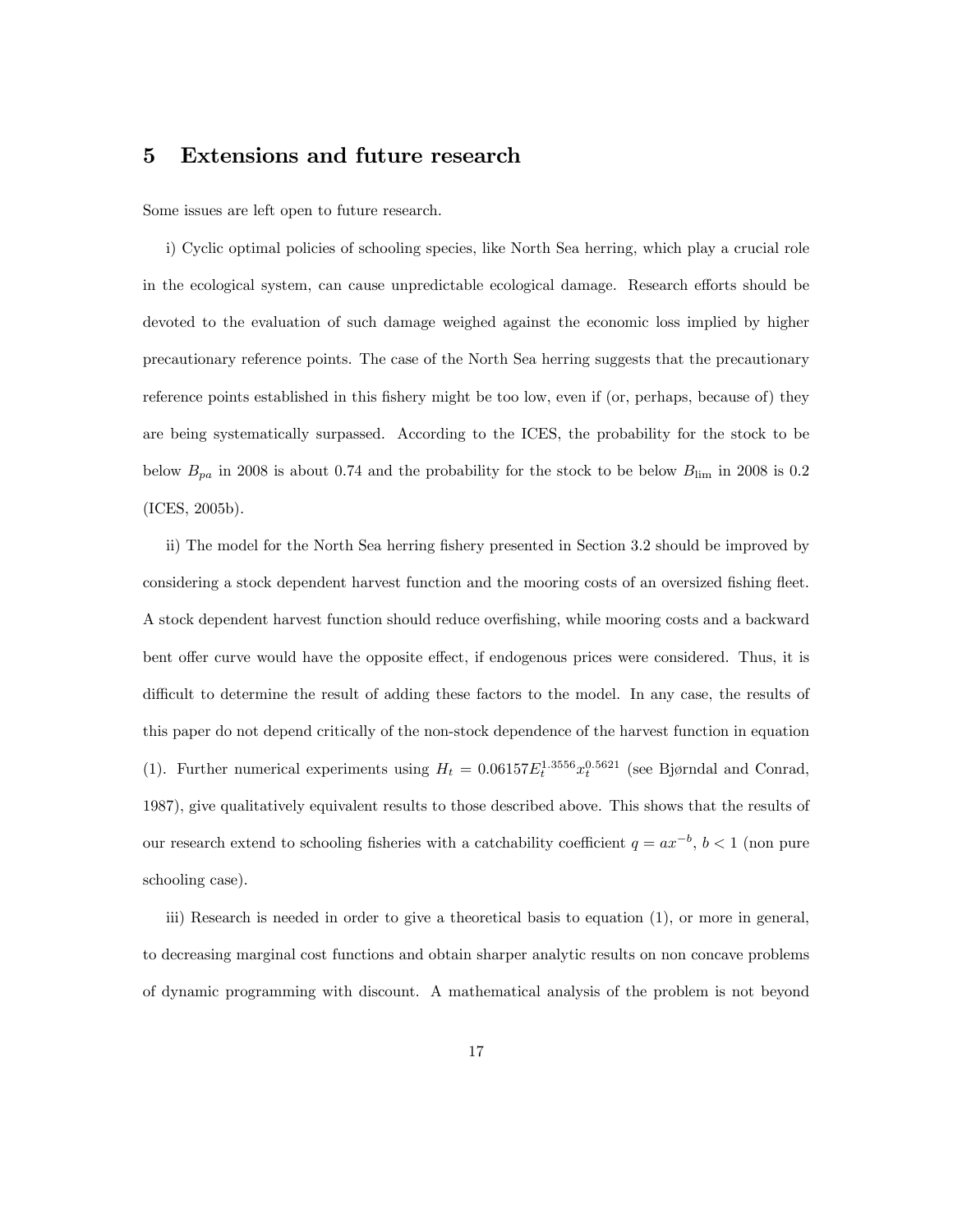reach. However, the analysis is complex because the geometric and dynamic aspects of optimal allocations of boats must be carefully examined. From a more general point of view, cooperation is admittedly a source of decreasing marginal costs. A combination of the technologic and the biological characteristics of schooling species, creates incentives for high cooperative efficiency which, in turn, weakens the marginal stock effect. At low stock levels, with high reproductive rates, full inversion becomes optimal. Danger of collapse can, however, appear preceded by seemingly safe situations of high stock levels, when the reproductive rate falls and big harvests become optimal. Research is needed to explore how uncertainty in current stock measurement might increase the danger of collapse at high stock levels (see Clark and Kirkwood, 1986).

Of particular interest are the horizontal branches in the optimal policy correspondence (see Figure 1) that cause the almost instantaneous convergence with an optimal cyclic path. This might be a universal feature of increasing marginal returns (see Maroto and Moran, 2005; Dawid and Kopel, 1997).

iv) Research is needed in order to clarify the concept of fairness that society wishes to apply under the spectre of increasing marginal returns, which in turn implies a consideration of alternative approaches regarding the discount factor. See Berman and Sumaila (2006) for how empirical research might contribute to determine the proper discount rate if the amenities that restored ecosystems produce are taken into account in utility functions. See also Gowdy (2004) (hyperbolic discounting), Weitzman (2001) (gamma discounting), and Sumaila and Walters (2005) (intergenerational discounting) for specific alternatives to a fixed periodic discount rate.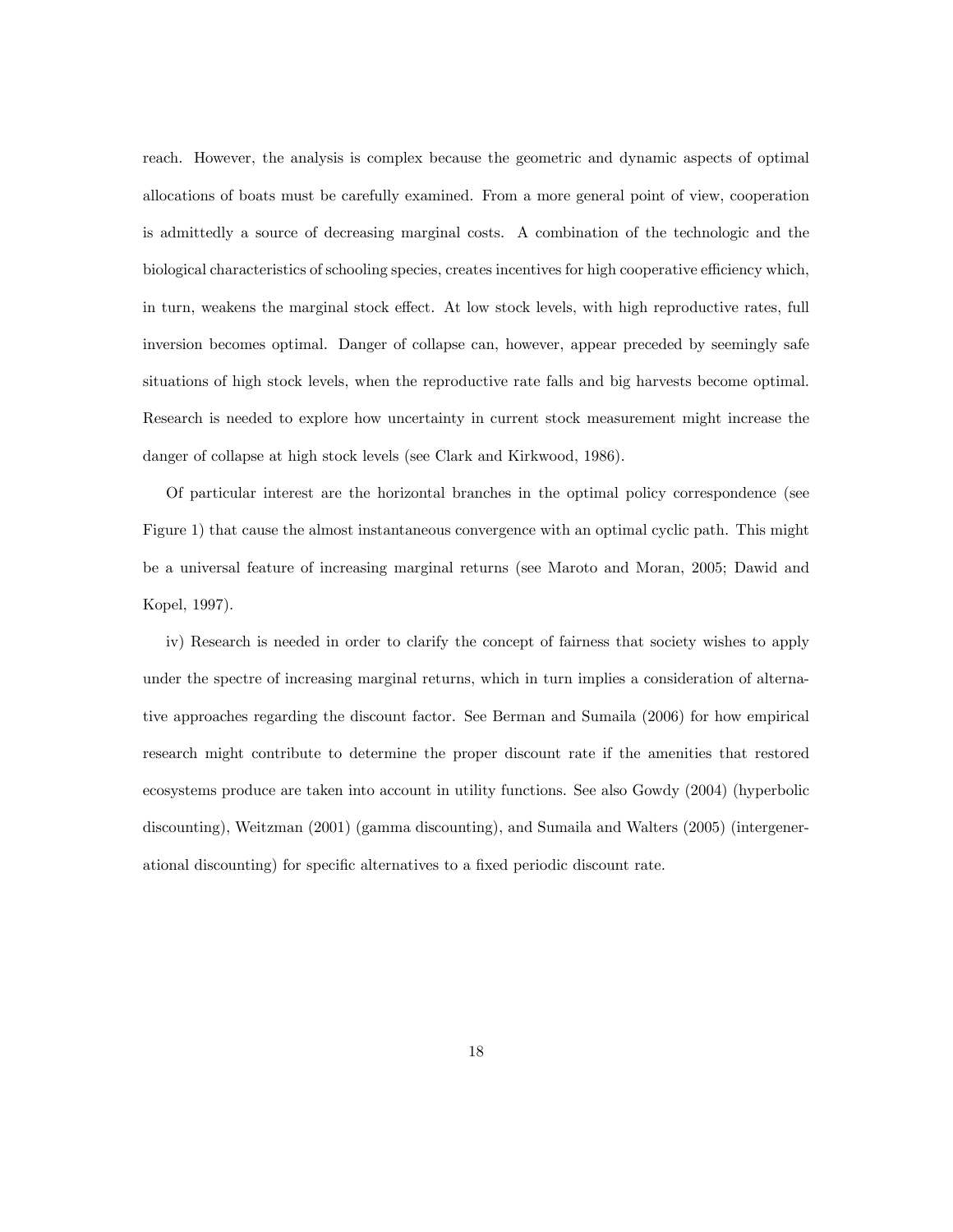#### References

Berman, M., Sumaila, U.R., 2006. Discounting, amenity values and marine ecosystem restoration. Marine Resource Economics 21, 211-219.

Bjørndal, T., Conrad, J.M., 1987. The dynamics of an open access fishery. Can. J. Econ. 20, 74-85.

Bjørndal, T., 1988. The Optimal Management of North Sea herring. J. Environ. Econom. Management 15, 9-29.

Bjørndal, T., Conrad, J.M., Salvanes, K.G., 1993. Stock Size, Harvesting Costs, and the Potential for Extinction: The Case of Sealing. Land Economics 69, 156-167.

Clark, C.W., 1973a. The economics of overexploitation. Science 181, 630-634.

Clark, C.W., 1973b. Profit maximization and the extinction of animal species. J. Polit. Econ. 81, 950-961.

Clark, C.W., Munro, G.R., 1975. The economics of Fishing and Modern Capital Theory: A Simplified Approach. J. Environ. Econom. Management 2, 92-106.

Clark, C.W., Kirkwood, G.P., 1986. On uncertain renewable resource stocks: optimal harvest policies and the value of stock surveys. J. Environ. Econom. Management 13, 235–244.

Clark, C.W., 1990. Mathematical Bioeconomics. J. Wiley & Sons, New York.

Csirke, J., 1989. Changes in the catchability coefficient in the Peruvian anchoveta (Engmulis ringens) fishery. In: Pauly, D., Muck, P., Mendo, J., Tsukayama, I. (Eds.), The Peruvian upwelling ecosystem: dynamics and interactions. ICLARM, Manila, Philippines. ICLARM Conference Proceedings 18, 207-219.

Dasgupta, P., Mäler, K.G., 2003. Special issue: The economics of non-convex ecosystems. Environmental & Resource Economics 26.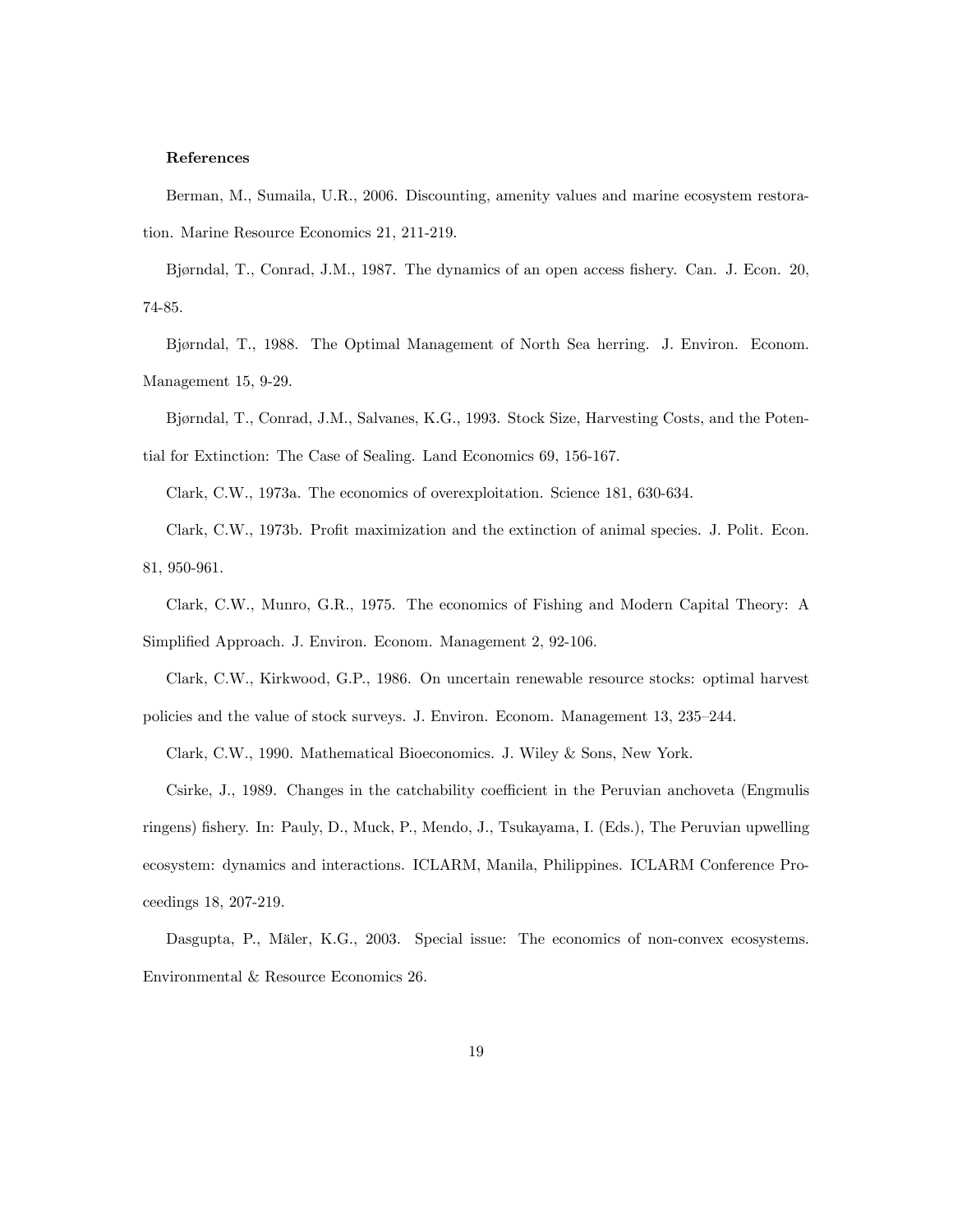Dawid, H., Kopel, M., 1997. On the economically optimal exploitation of a renewable resource: the case of a convex environment and a convex return function. Journal of Economic Theory 76, 272-297.

Dawid, H., Kopel, M., 1999. On optimal cycles in dynamic programming models with convex return function. Econ. Theory 13, 309-327.

Del Valle, I., Astorkiza, M., Astorkiza, K., 2001. Is the Current Regulation of the VIII Division European Anchovy Optimal?. Environmental and Resource Economics 19, 73-72.

Döring, R., Egelkraut, T.M. Investing in natural capital as management strategy in fisheries:

The case of the Baltic Sea cod Öshery. Ecological Economics (2007), doi:10.1016/j.ecolecon.2007.04.008

FAO, 2004. The State of the World Fisheries and Aquaculture. FAO, Rome.

Gordon, H.S., 1954. The economics theory of a common property resources: The fishery. J. Polit. Econ. 62, 124-142.

Gowdy, J.M., 2004. The revolution in welfare economics and its implications for environmental valuation and policy. Land Economics 80, 239-257.

Hannesson, R., 1975. Fishery dynamics: a North Atlantic cod fishery. Can. J. Econ. 8, 151-173.

Hillis, J.P., Wheelan, B.J., 1994. Fishermanís time discounting rates and other factors to be

taken into account in planning rehabilitation of depleted fisheries. In: Antona, M., Catanzano, J.,

Sutinen, J.G. (Eds.), Proceedings of the sixth Conference of the International Institute of Fisheries

Economics and Trade, IIFET-Secretariat, Paris, pp. 657-670.

Hutchings, J.A., 2000. Collapse and recovery of marine fisheries. Nature 406, 882-885.

ICES, 2002. Report of the herring assessment working group for the areas South of  $62^{\circ}$ N. ICES CM 2002/ACFM:12. International Council for the Exploration of the Sea, Copenhagen.

ICES, 2005a. Report of the ICES Advisory Committee on Fishery Management Vol. 1. Inter-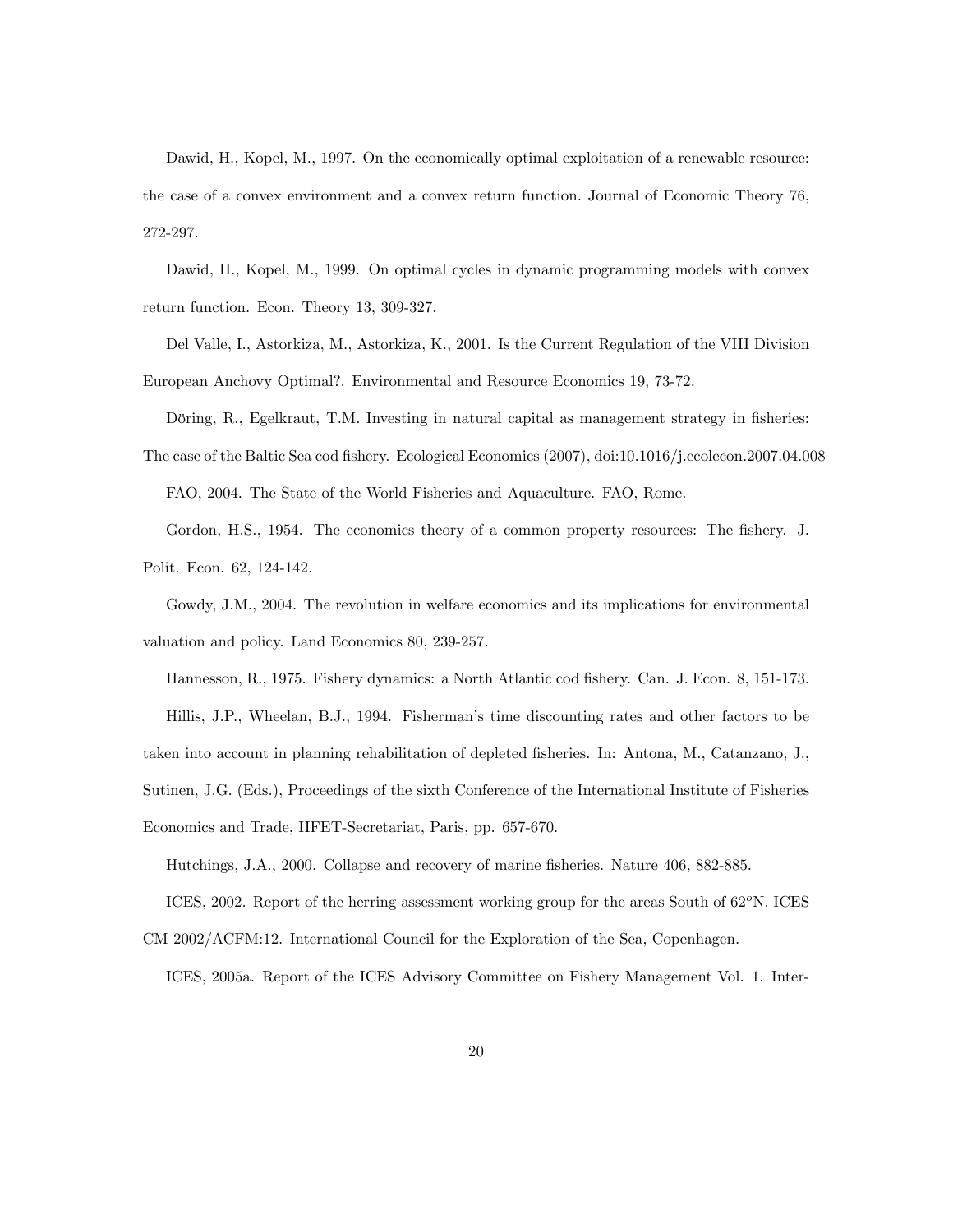national Council for the Exploration of the Sea, Copenhagen.

ICES, 2005b. Report of the ICES Advisory Committee on Fishery Management Vol. 6. International Council for the Exploration of the Sea, Copenhagen.

MacCall, A.D., 1976. Density dependence and catchability coefficient in the California sardine, Sardinops sagax caerula, purse seine fishery. California Cooperative Oceanic Fisheries Investigations Reports 18, 136-148.

Mackinson, S., Sumaila, U.R., Pitcher, T.J., 1997. Bioeconomics and catchability: fish and fishers behaviour during stock collapse. Fisheries Research 31, 11-17.

Maroto, J.M., Moran, M., 2005. Lipschitz continuous dynamic programming with discount. Nonlinear Analysis 62, 877-894.

Maroto, J.M., Moran, M., 2007. Lipschitz continuous dynamic programming with discount II. Nonlinear Analysis 67, 1999-2011.

Myers, R.A., Worm, B., 2003. Rapid worldwide depletion of predatory fish communities. Nature 423, 280-283.

Norwegian Directorate of Fisheries, 2000. Profitability survey on Norwegian fishing vessels 8 meter over all length and above. Vol. 1998-2000, Norway.

Nøstbakken, L., Bjørndal, T., 2003. Supply functions for North Sea herring. Marine Resource Econ. 18, 345-361.

Partridge, B.L., 1982. The structure and function of fish schools. Scientific American 246, 90-99. Schaaf, W.E., 1980. An analysis of the dynamic population response of the Atlantic menhaden, Brevoorfia tyrannus, to an intensive fishery. Rapports et Proces-Verbaux des R&mions, Conseil International pour 1íExploration de la Mer 177, 243-251.

Schaefer, M.B., 1957. Some considerations of population dynamics and economics in relation to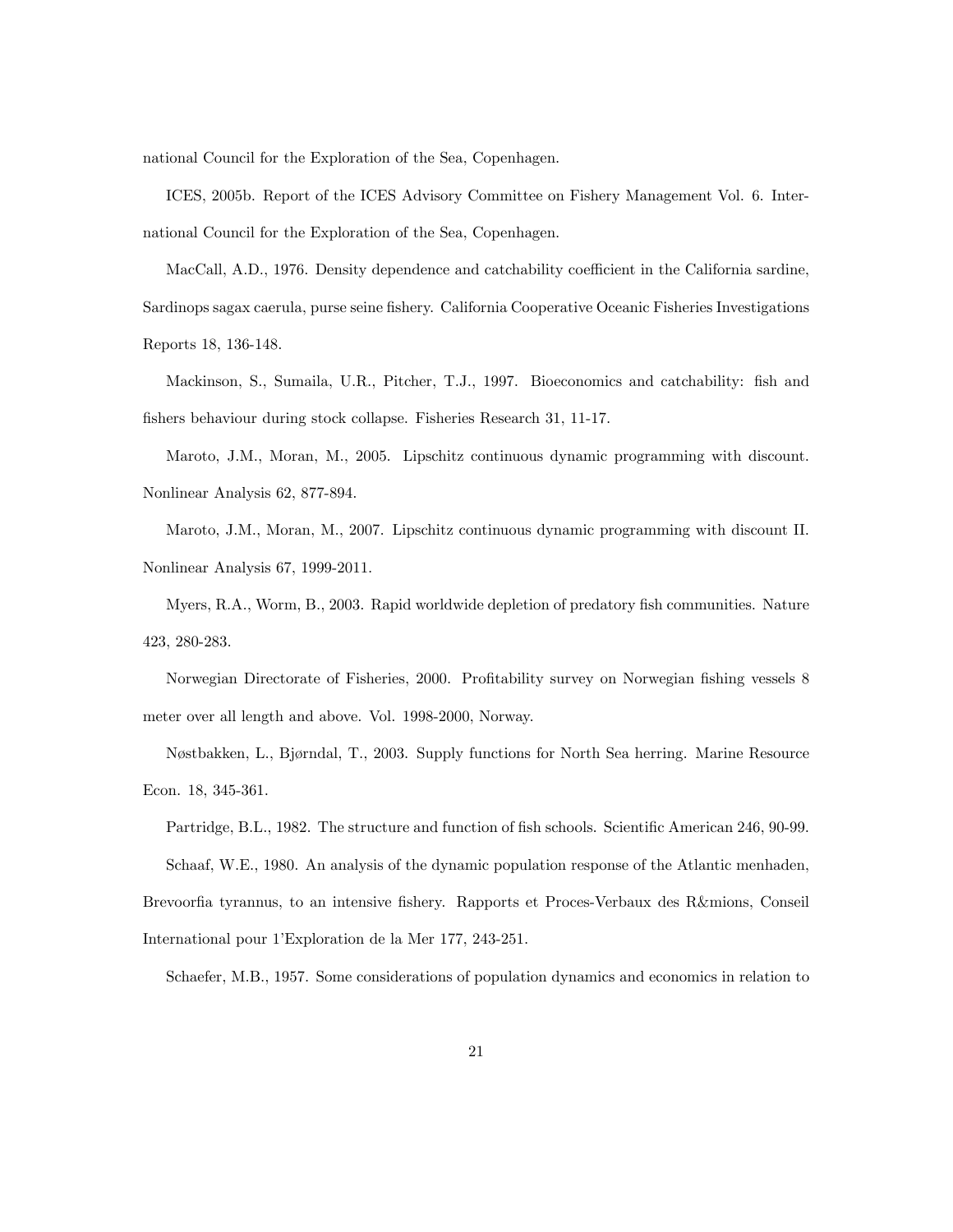the management of marine fisheries. J. Fish. Res. Board Can. 14, 669-681.

Shelton, P.A., Armstrong, M.J., 1983. Variations in parent stock and recruitment in Pilchard and anchovy population in the Southern Benguela system. In: Sharp, G.D., Csirke, J. (Eds.), Proceedings of the expert consultation to examine the changes in abundance and species composition of neritic Ösh resources. San Jose, Costa Rica, 18-29 April 1983. FAO Fish Report 291,2-3, 1113- 1132.

Sterner, T., Svedäng, H., 2005. A net loss: policy instruments for commercial fishing with focus on cod in Sweden. Ambio XXXIV (2), 84-90 (March).

Sterner, T., 2007. Unobserved diversity, depletion and irreversibility. The importance of subpopulations for management of cod stocks. Ecological Economics 61, 566-574.

Stokey, N.L., Lucas, R., with Prescott, E., 1989. Recursive methods in economic dynamics. Harvard University Press, Cambridge.

Sumaila, U.R., Walters, C., 2005. Intergenerational discounting: A new intuitive approach. Ecological Economics 52, 135-142.

Ulltang, 0., 1976. Catch per unit effort in the Norwegian purse seine fishery for Atlanto-Scandian (Norwegian spring spawning) herring. FAO Fisheries Technical Paper 155, 91-101.

Weitzman, M., 2001. Gamma discounting. American Economic Review 91, 260-271.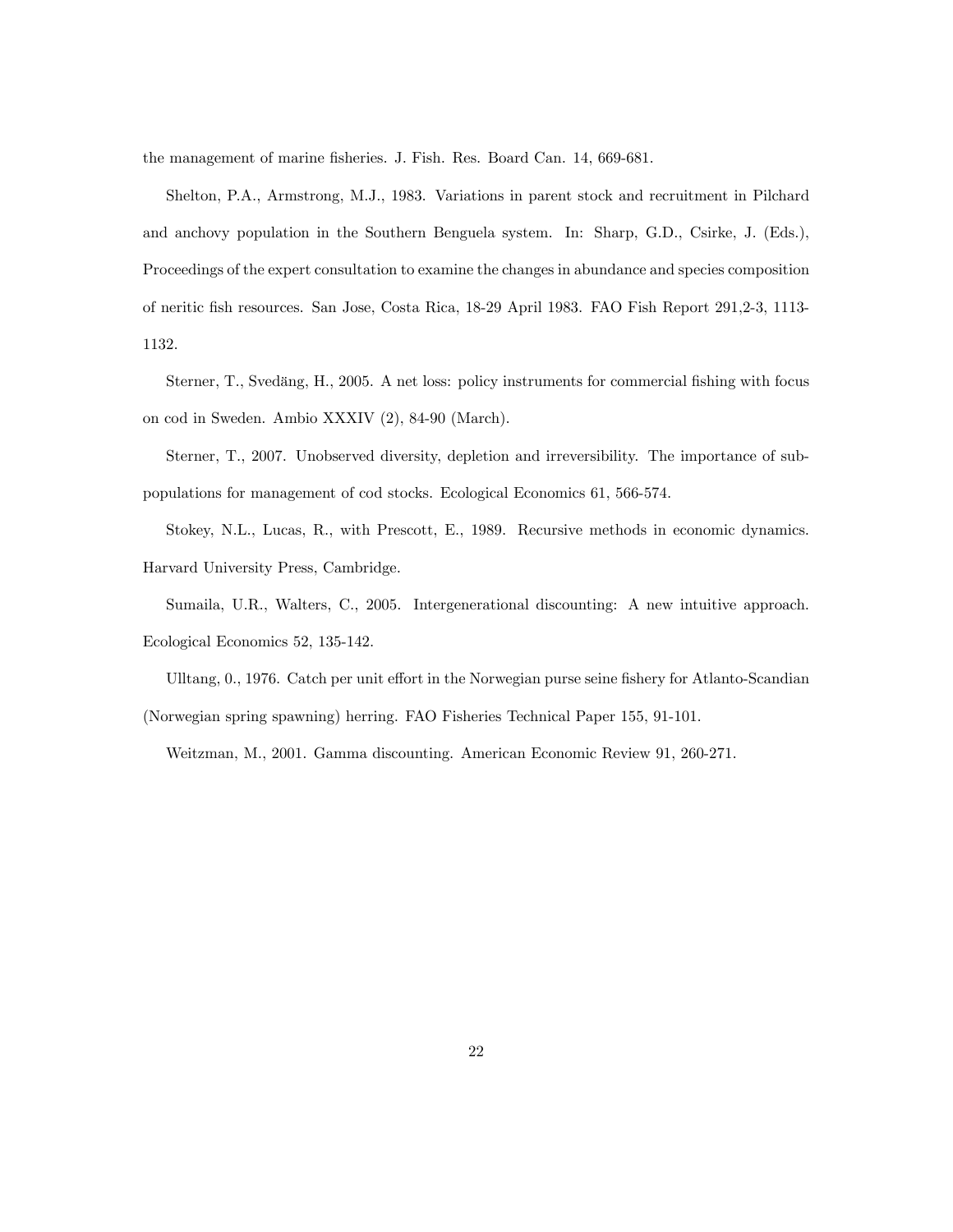#### Notes

1: However, the cost function they used to obtain a convex revenue function, of the form  $C(h) = bh(2-h)$ , with b a constant and h the catch, implies a null marginal cost when h takes its maximum possible value at  $h = 1$ , a somewhat extreme hypothesis.

2. The data used to estimate the growth function are on total biomass  $-$  not on spawning biomass. The spawning biomass is (according to ICES) much smaller than total biomass. In our comparison of biomass from our model and the minimum spawning stock biomass benchmark  $B_{\text{lim}}$ (given by ICES), the low  $x_{\min}$  value is therefore even more dramatic (we would like to thank L. Nøstbakken for this comment).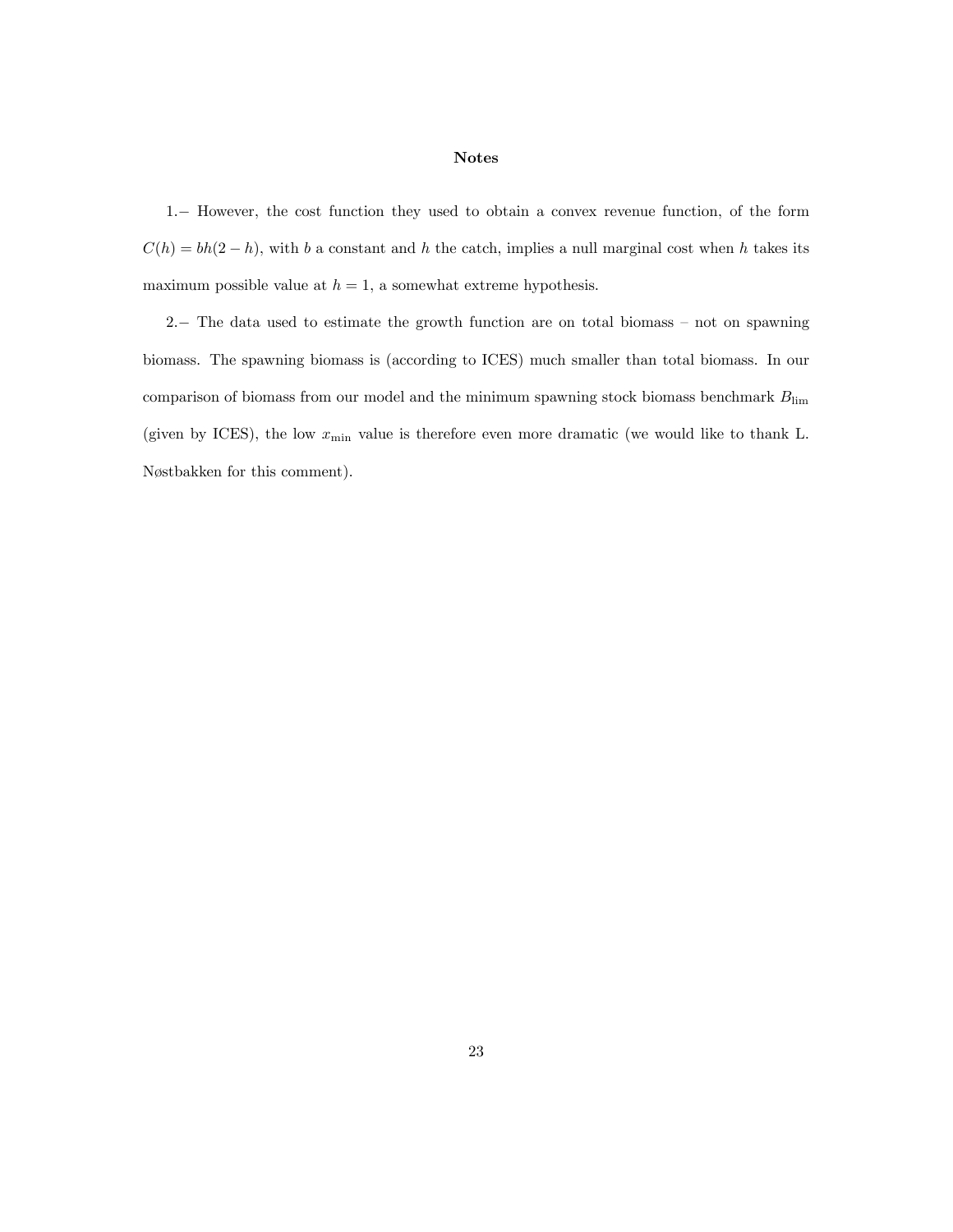#### Figure caption

#### Figure 1

The optimal piecewise discontinuous policy correspondence and optimal policy dynamics solutions of (6) for discount factor  $\beta = 0.94$ . Observe the optimal plan, convergent to the attractive period-five cycle traced for  $t = 2001$  from the initial stock level  $x_0 = 0.68$ .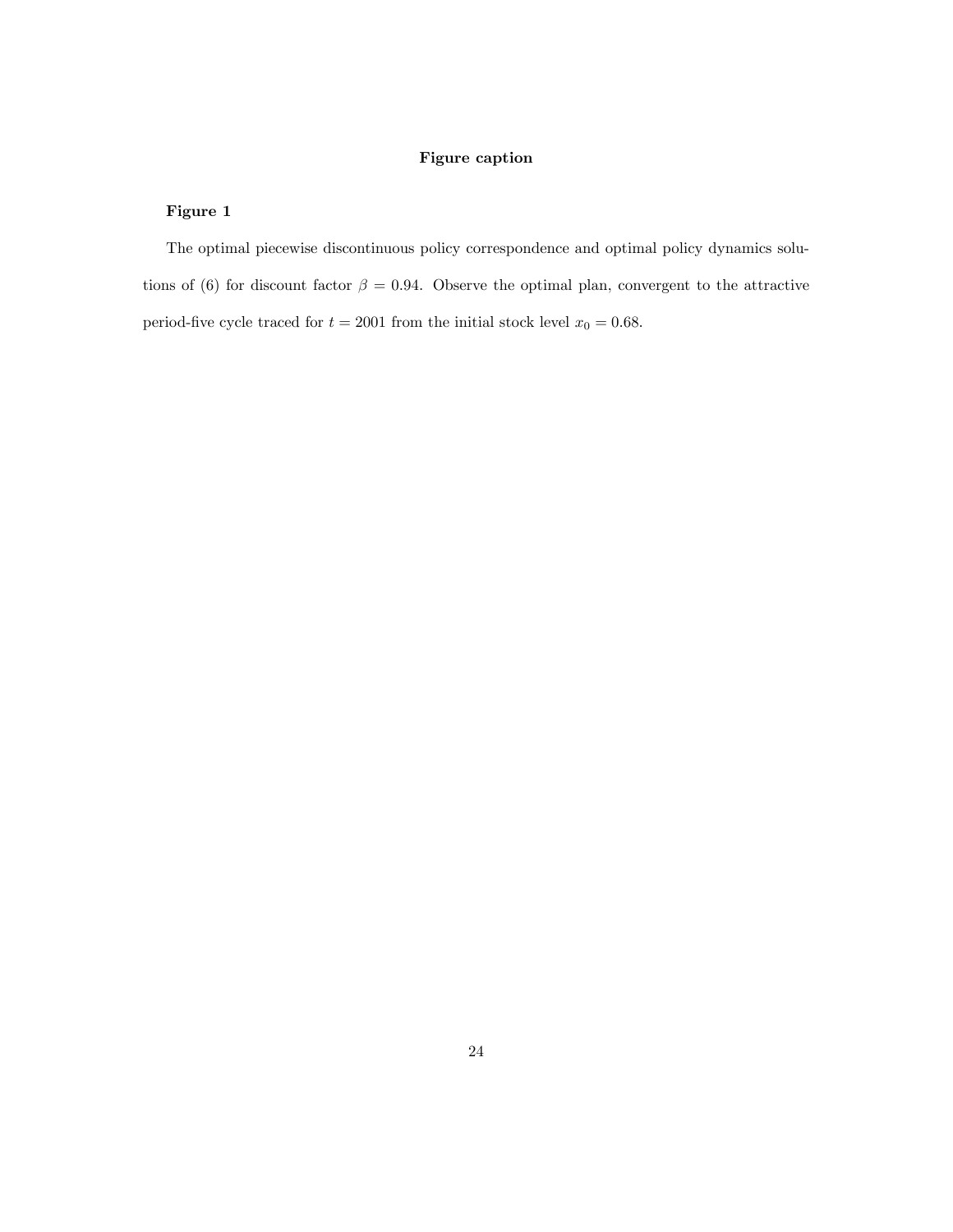# Table I

|         |                     | Period of      |                |                 | Period of      |                |
|---------|---------------------|----------------|----------------|-----------------|----------------|----------------|
| $\beta$ | $x^{NPA}_{\rm min}$ | the cycle      | $V_{NPA}(x_0)$ | $x_{\min}^{PA}$ | the cycle      | $V_{PA}(x_0)$  |
|         |                     | (NPA)          |                |                 | (PA)           |                |
| 0.71    | $\overline{0}$      | extinction     | 3.349          | 0.246           | 3              | 2.8            |
| 0.85    | 0.138               | 5              | 4.228          | 0.253           | $\overline{4}$ | $\overline{4}$ |
| 0.9     | 0.2                 | 5              | 5.585          | 0.253           | $\overline{4}$ | 5.55           |
| 0.94    | 0.2                 | 5              | 8.474          | 0.253           | $\overline{4}$ | 8.447          |
| 0.95    | 0.253               | $\overline{4}$ | 9.842          | 0.253           | $\overline{4}$ | 9.806          |

Numerical results for reasonable discount factor levels  $\beta \in [0.71, 0.95]$ 

The value  $x_{\min}^{NPA}$  is the lowest stock of the cycle (million tonnes) in the optimal policy dynamics in the case of sole ownership that does not take into account the Precautionary Approach (NPA).  $V_{NPA}(x_0)$  (thousand million NOK) is the net present value in the case of sole ownership that does not take into account the Precautionary Approach.  $x_{\min}^{PA}$  and  $V_{PA}(x_0)$  (thousand million NOK) are the same values in the case of sole ownership that takes into account the Precautionary Approach (PA).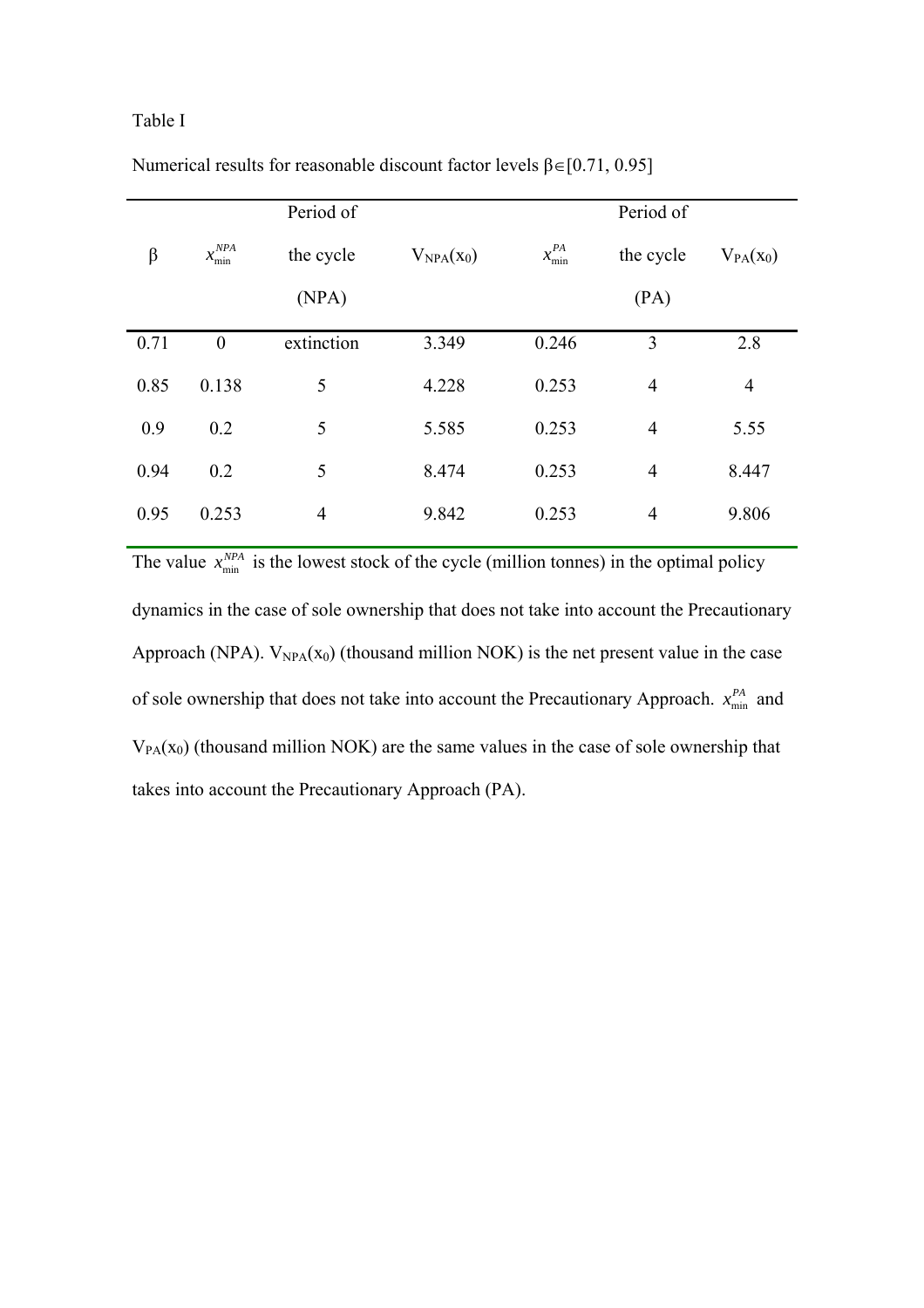# Table II

| $B_{pa}$ | $x_{\min}$ | Period of the cycle | $V(x_0)$ |
|----------|------------|---------------------|----------|
| 1.3      | 0.253      | $\overline{4}$      | 5.55     |
|          | 1.43 0.277 | $\overline{4}$      | 5.47     |
| 1.56     | 0.3        | 3                   | 5.398    |
| 1.69     | 0.32       | 3                   | 5.341    |
|          | 1.82 0.353 | 3                   | 5.259    |
|          | 1.95 0.374 | 3                   | 5.145    |
| 2.08     | 0.4        | 3                   | 5.027    |
|          | 2.21 0.419 | 3                   | 4.902    |
|          | 2.31 0.438 | 3                   | 4.76     |
|          | 2.32 0.447 | $\overline{2}$      | 4.723    |
|          |            |                     |          |

Numerical results in the case of sole ownership that takes into account the Precautionary Approach for a discount factor  $\beta$ =0.9 and different values of  $B_{pa}$ 

The value  $B_{pa} = 1.3$  million tonnes is the current biomass precautionary approach reference point proposed by ICES.  $V(x_0)$  (thousand million NOK) is the net present value.